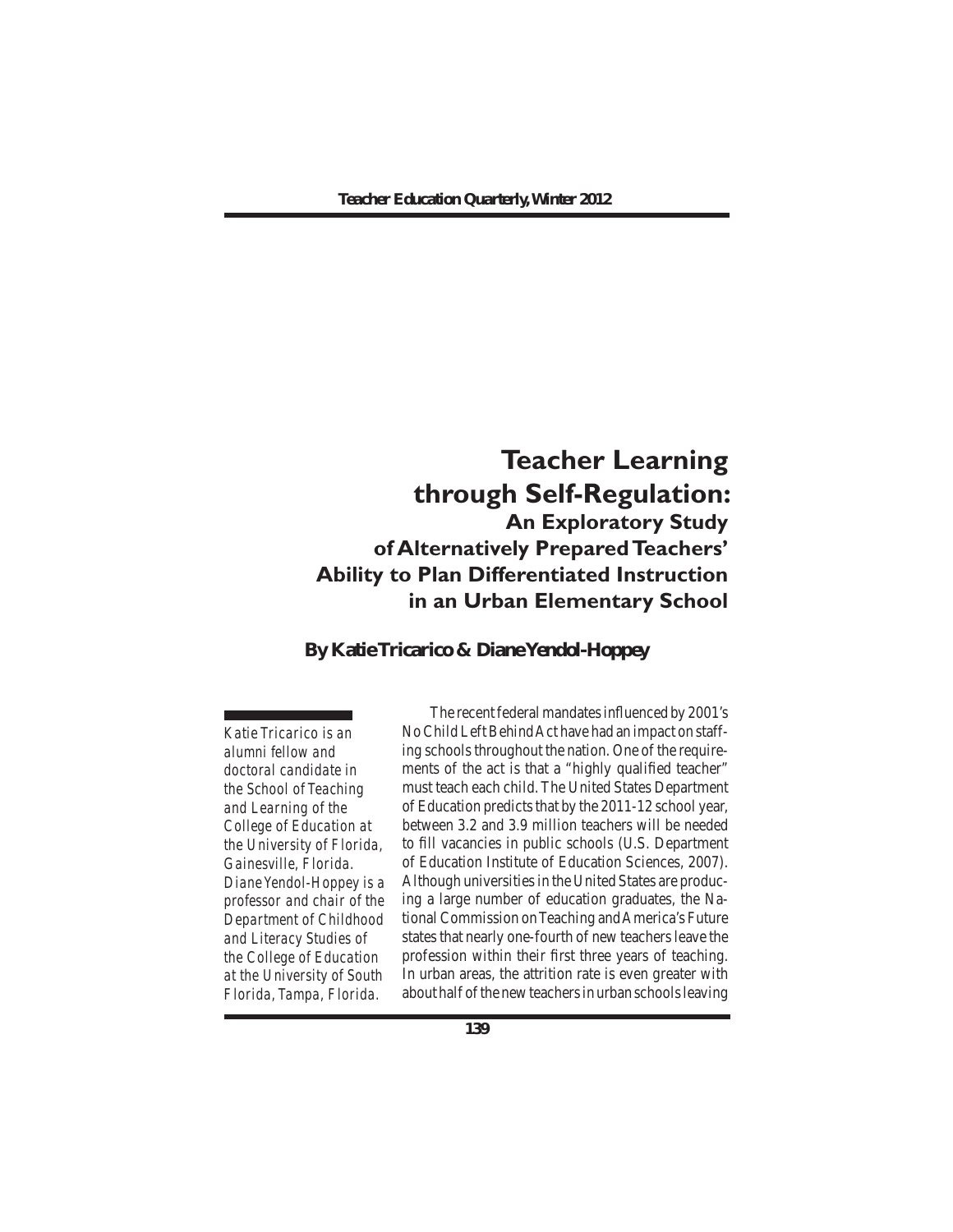the profession within five years (National Commission on Teaching and America's Future 2002, as cited in Curran & Goldrick, 2002). Furthermore, teachers working in schools in which the minority enrollment is greater than 50% tend to leave at rates more than twice those of teachers in schools with fewer minorities (NCES, 1998 as cited in Haycock, 2000).

 Alternative Certification programs have been developed to recruit people to teaching who possess bachelor's degrees or higher in another field. Although the nature of these programs varies by school district, they share the goal of placing qualified teachers in often hard to staff classrooms. These new teachers often earn their teaching certificates by taking certification classes each year while they teach full time. Typically, these teachers who possess the least amount of teaching experience are most often placed with little support in the most challenged classrooms (Carey, 2004), many of which are difficult for an experienced teacher to handle.

 Assuming the role as classroom teacher without preparation is difficult at best. First, because these alternative entry teachers have not previously taken child development, planning, methods, or classroom management classes, they often lack important foundational professional knowledge. Second, although research indicates that teachers teach best the subjects they know best, only one-third of teachers in high-poverty schools are certified to teach their subject (Carey, 2004). As they encounter these challenges, alternatively certified teachers typically "learn on the job" and need tremendous support as they learn to create, instruct, and evaluate curricula that maximizes student learning (Haberman, 1991).

 Forthose entering the teaching profession, learning to plan lessons appropriate both for students' needs and grade level requirements is imperative. According to Ornstein (1997), novice teachers need to practice writing plans, and then implement those plans within their field placements. The opportunity to link theory and practice provides the experience needed to bring what is learned in teacher education classes into the elementary classroom. Without this experience, new teachers struggle to bridge theory and practice. John (1991) agrees that practical experiences are the primary influence on how novice teachers learn to plan. Because the importance of practical experience is a common theme in the existing literature, alternative certification elementary teachers, many of whom do not receive a range of methods classes, need support as they learn to plan and implement instruction. By having opportunities to both design and implement instruction, these novice teachers learn to recognize their students' needs which helps them to plan more relevant, appropriate, and effective lessons.

 Differentiated Instruction (DI) is an approach that recognizes the strengths and weaknesses of diverse learners and requires the teacher to base instructional accommodations on student strengths and weaknesses (Tomlinson, 2001). Specifically, teachers use DI strategies to adjust the content, process, or product of instruction depending on student needs (Tomlinson, 2001). Differentiated Instruction increases learning for all students by incorporating active learning, student interest, and student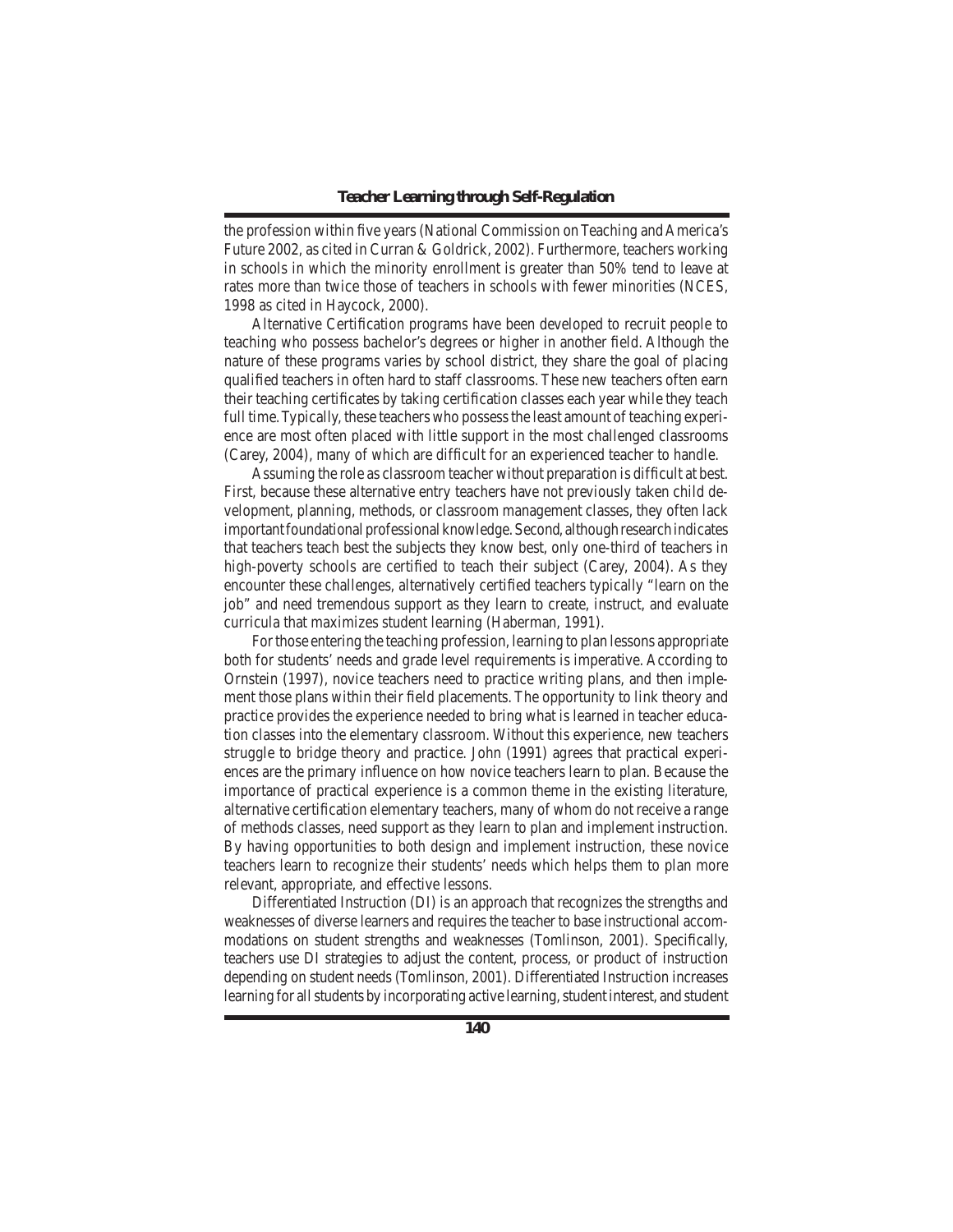learning style into lessons (Lawrence-Brown, 2004). McTigue and Brown (2005) agree that effective instruction takes into account these individual differences, and that the active, targeted learning promoted by differentiating is the best way for students to learn. Davenport and Smetana (2004) also state that novice teachers must learn to differentiate instruction if they are to meet the needs of all students.

 DI allows students across the ability continuum to learn at their level. For example, curriculum for students with severe disabilities should be prioritized so they are learning both the goals on their Individualized Education Plans and their appropriate grade-level standards (Lawrence-Brown, 2004). Gifted students who may need enriched rather than grade level curriculum also benefit from differentiation. The main difficulties teachers face when trying to accommodate the needs of their gifted students include a lack of subject knowledge and difficulties modifying the curriculum (VanTassel-Baska & Stambaugh, 2005). By differentiating instruction, teachers learn how to make planning decisions in light of particular students and contexts. Applying DI strategies allows a teacher to meet the varied needs of all students by adjusting how students present information they have learned and how the students learn new material (Tomlinson, Callahan, Moon, Tomchin, Landrum, Imbeau, et al., 1995). Planning for DI is a complex process which requires extensive student knowledge. This planning requires additional work on the teacher's part because the teacher creates modifications to the original lesson plan that are tailored for specific student groups. Because this method of planning takes time and practice to master, collaboration is suggested as a vehicle for strengthening the planning process (Lawrence-Brown, 2004). In fact, collaboration provides an opportunity for novice teachers to hear how others who may have more experience planning for instruction conceptualize and enact their planning.

 Given the complexity of DI as well as the unique situation that alternatively certified teachers face as they enter challenging classrooms with limited experience, we must acknowledge that their learning to teach process will require that knowledge be developed as one practices the profession. This knowledge *in* practice (Cochran-Smith & Lytle, 1999) results from the application of theoretical and research based concepts to one's teaching practice paired with on-going attention to whether the application led to the desired student learning results and, if not, attention to how the practice should be adjusted. Although this type of learning is imperative to teacher development across all pathways to teaching, the necessity to "learn on the job" that is typically required of those choosing alternative routes requires alternatively prepared teachers to rely on constructing teacher knowledge in practice. This process of constructing knowledge *in* practice can be supported by collaborative work with a mentor or coach.

 Recently, a new body of literature referred to as self-regulation is emerging that can better help us understand how novice teachers might construct knowledge in practice whether working independently or with the help of an academic coach. According to Paris and Paris (2001), self-regulation requires "autonomy and con-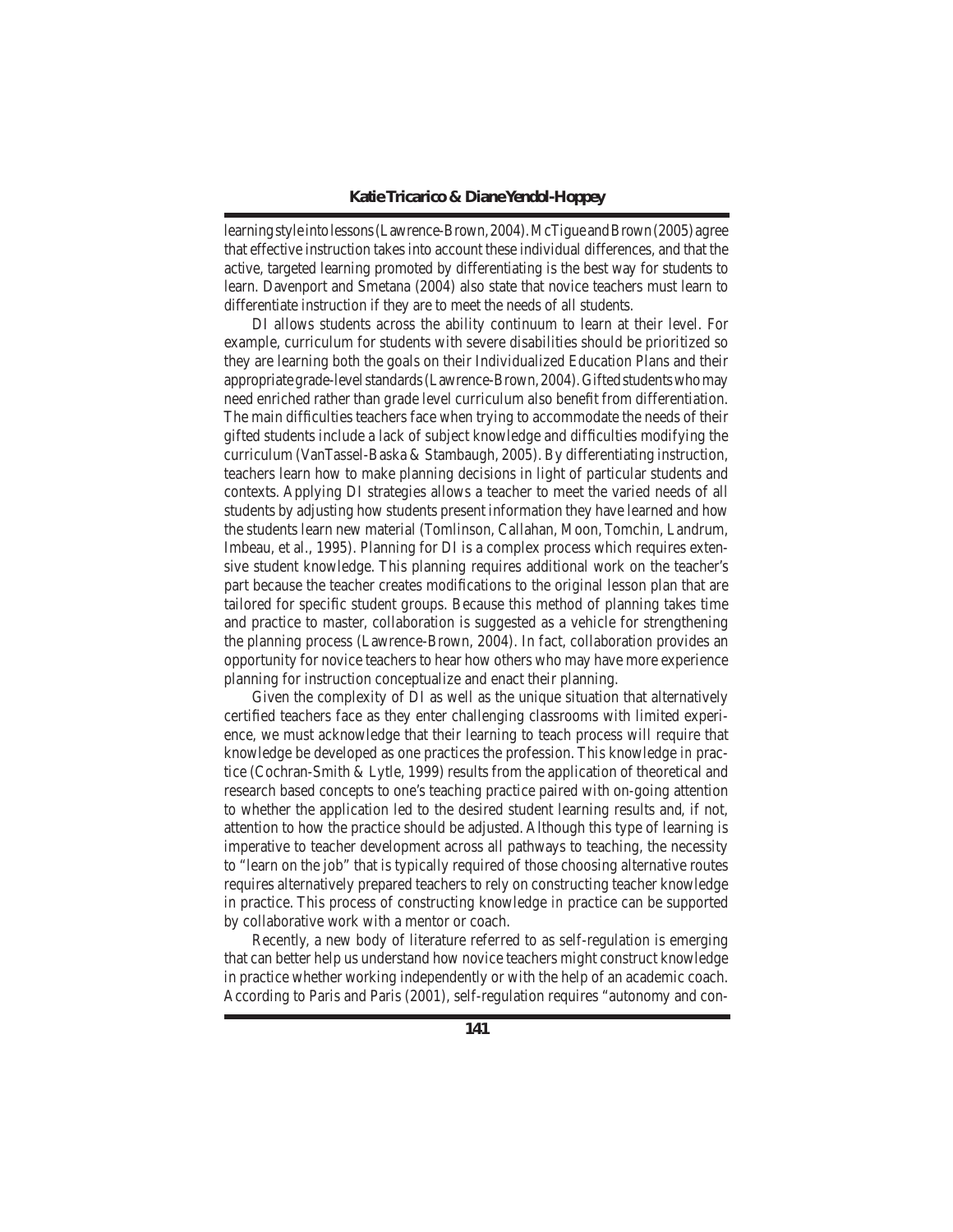trol by the individual who monitors, directs, and regulates actions toward goals of information acquisition, expanding expertise, and self-improvement" (p. 89).Randi (2004) has identified the importance of self-regulation in teacher learning. Her work, informed by the larger body of self-regulation literature focused on student learning, sets the stage for self-regulation as an essential teacher learning tool. Specifically, teachers need to develop and self-regulate their ability to successfully plan forstudent learning using and testing a gamut of instructional methods(Berry, 2001; Haberman, 1991). Self-regulation may be a tool which helps novices develop the knowledge *in* practice that strengthens their teaching and student learning.

 Thus, the purpose of this research is to understand alternative certification candidates'development as planners and implementers of DI.The literature already elucidates the importance of developing the professional skills of alternatively certified teachers(Berry, 2001; Carey, 2004; Haberman, 1991), and the importance of coaching in learning to plan for high quality instruction (John, 1991; Ornstein, 1997). However, less is understood about the elements that influence alternatively certified novices' ability to address student needs through DI. Therefore, the research questionsfor thisstudy include: How do apprentice teachersin an urban alternative certification program develop as planners, implementers, and evaluators of DI? And what are the key elements that facilitate or inhibit an alternatively certified teacher's ability to plan for DI? This study's findings will benefit teacher educators, teachers earning alternative certification, their coaches, and their mentor teachers. Knowing what factors are critical to learning to plan within the teaching context will make it possible for novices and their supervisors to accelerate novice teachers'success as instructional planners. Furthermore, the conditions made explicit in this study will also allow apprentice teachers to be cognizant of the role they play in developing their own planning and differentiation skills.

## **Context**

 The two schools involved in the apprenticeship program are members of a University-affiliated center that works to increase student learning in high-needs schools throughout the state. The center provides these schools with professional development opportunitiesforteachers and principals, creating a professional learning community relationship between school and university faculty (Davenport & Smetana, 2004). Palms Elementary School and River Bend Elementary School (pseudonyms) are both located in urban neighborhoods in the southeastern United States.

 Palms Elementary School is a Foreign Language, Art, and Music Enrichment Magnet School. Eighty-two percent of the 508 students are on free or reduced lunch. Ninety-seven percent of the students are Black, two percent identify as mixed race, and one percent is White. In 2007, Palms Elementary School received a school grade of C, a statewide measure of student gains on the statewide standardized test. During the 2006-2007 school year, 318 students were enrolled at River Bend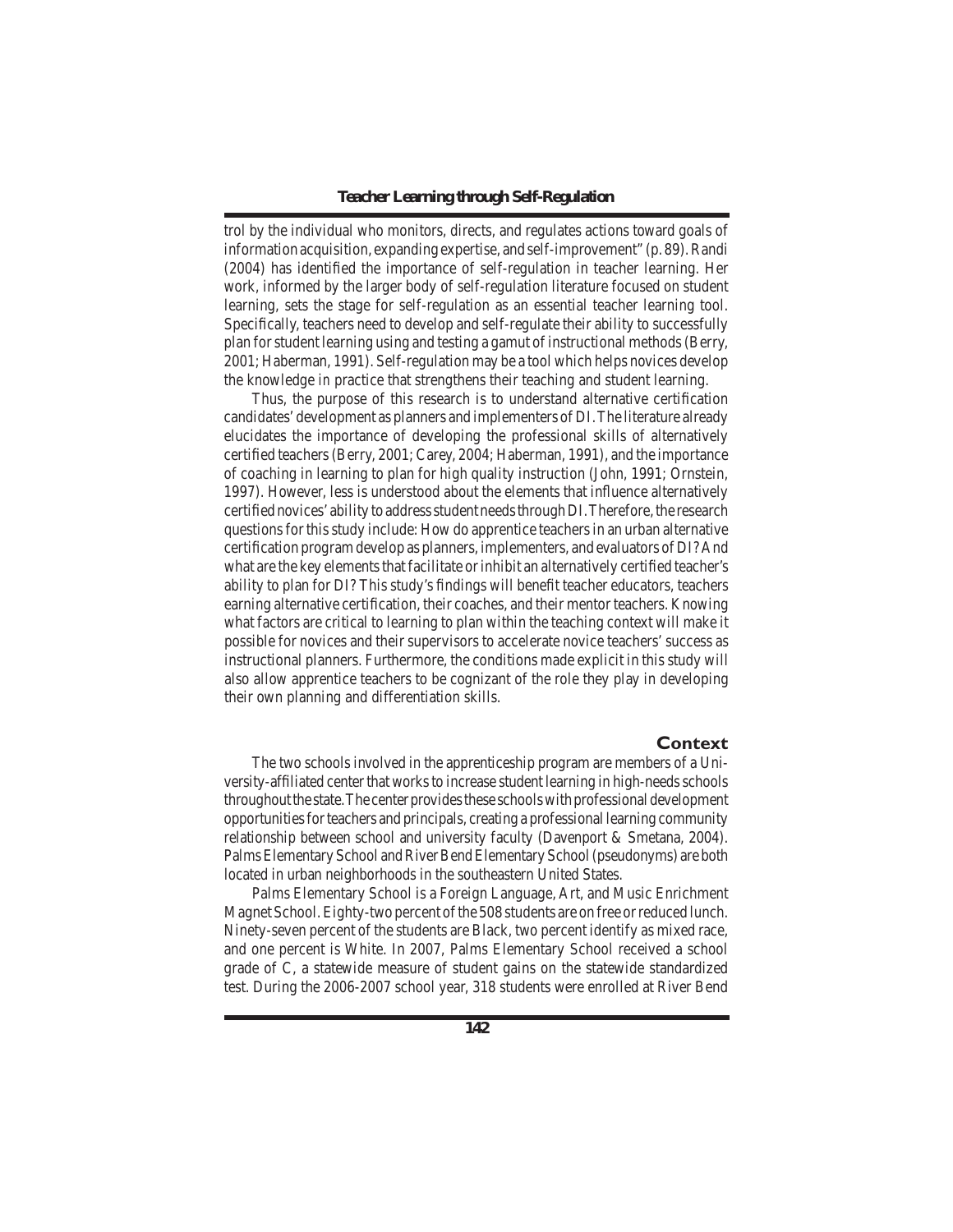Elementary School. Ninety-six percent of those students were eligible for free or reduced lunch. Ninety-six percent of the student population are Black, two percent identify as mixed race, and one percent White. In 2007, River Bend Elementary School received a school grade of D. Neither Palms Elementary School nor River Bend Elementary School showed enough improvement in their scores to make Adequate Yearly Progress according to federal guidelines. This is important to note because it illustrates the need for strong teachers who are capable of helping students make learning gains, especially in schools such as these where students are struggling on the statewide standardized test.

 The apprenticeship studied required non-college of education students to simultaneously take classes geared towards certification, engage in inquiry-oriented professional development, and apprentice in elementary school classroomsfor one school year. During the school year, apprentices were released from their co-taught classroom on Thursdays to engage in professional development which included, but was not limited to, a focus on differentiating instruction (Tomlinson, 2001) and engaging in teacher inquiry (Dana & Yendol-Silva, 2003). Practice of specific DI strategies became an integral part of the coursework and their teaching during the course of the school year. Differentiation was chosen as the focus for a major thread of their professional development workshops because differentiation heightened attention to the planning process and has been shown to increase student learning. Additionally, DI encourages new teachers to adapt the curriculum to student needs (Lawrence-Brown, 2004) in a way that helps all students find success (Davenport & Smetana, 2004).

 Across the school year, apprentices wrote and revised three lesson plans that incorporated DI strategies, and then taught the lessons in their apprenticeship classrooms. A typical coaching cycle (Nolan & Hoover, 2005) was used in this study, where the novice teacher submitted to the observer/researcher via email the lesson plan, received feedback on the lesson, had an observation, and participated in a follow-up conference where the teacher and university-based observer/researcher discussed the lesson.

 Within the coaching cycle, submitted lesson plans were read and detailed questions, comments, and suggestions regarding the lesson were made by the observer/researcher before emailing them back to the apprentice. The apprentice wasthen able to make revisions as needed before the lesson observation. Following the lesson observation, the apprentice and observer engaged in a post-observation conference, where the highlights of the lesson were discussed. Following the postconference, the apprentice then submitted a reflection of the lesson, answering specific questions related to both the lesson plan and the observed lesson. This coaching cycle allowed the apprentices to integrate learned experiences into lesson, lesson reflection, and future lessons. Ornstein (1997) and John (1991) agree that coached field experiences help novices learn how to implement good teaching practices into their classrooms.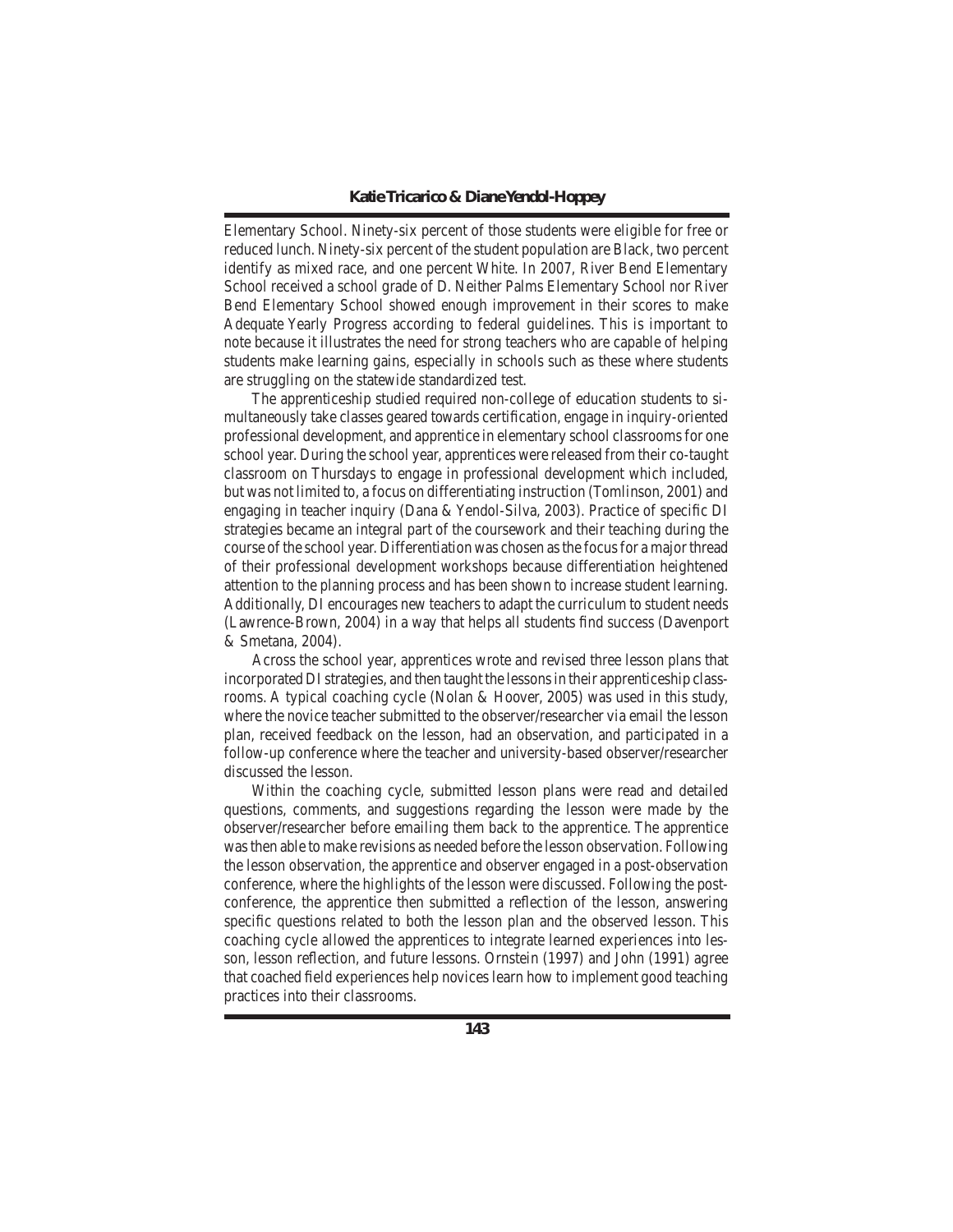## *Teacher Learning through Self-Regulation*

The format of the professional development sessions on differentiating instruction included lecture to provide the knowledge for practice needed to understand the concepts of differentiation, group planning and analysis of differentiated lessons, independent critique, and video analysis. Video was a selected medium for instruction because novice teachers in this context had no opportunity to observe masterteachers correctlyusingeffectivedifferentiationstrategiesintheir classrooms (Davenport & Smetana, 2004; Edwards, Carr, & Siegel, 2006). Each professional development session lasted approximately three hours. The first session, held in October when the apprentices had a rudimentary understanding of their students' needs, introduced the main concepts of differentiation, including types of grouping and possible places within the lesson that could be differentiated.Three video clips of teachers using differentiated strategies were shown and analyzed. Apprentices were then asked to create a lesson that differentiated according to readiness level, and were required to use pre-assessmentsin order to determine those groups.These lessons were taught and observed.

 The second session took place in January, when apprentices were beginning to assume more leadership of the classroom. The ideas presented at the first session were reviewed, and the apprentices were asked to create a lesson to be implemented during the next month that differentiated by interest or learning style, or both.They worked with a grade level partner, and then finished the lesson on their own before submitting the lesson for review. These lessons were taught and observed.

The final session took place in March, and was presented by both the researcher and another graduate student. During this session, culturally responsive teaching strategies were introduced to deepen their understanding of DI. The focus of the workshop was to help apprentices identify ways to get to know and better understand their students, a prerequisite to effective differentiation. The final lesson plan assignment wasto create a lesson for any subject that differentiated by any method. These lessons were taught and observed. Important to note was that although these three professional development opportunities occurred across time, between these formal planning and observation opportunities coaches continued conversations coupled with observations about DI.

## **Methods**

The research questions guiding this study included: How do apprentice teachers in an urban alternative certification program develop as planners, implementers, and evaluators of DI? And what are the key elements that facilitate or inhibit an alternatively certified teacher's ability to plan for DI?

 Given the nature of these research questions, this qualitative study is epistemologically grounded in constructivism (Patton, 2002). In a constructivist study, the researcher uses naturalistic methods which require that a great deal of time be spent in the participants' natural setting in order to discover how they experience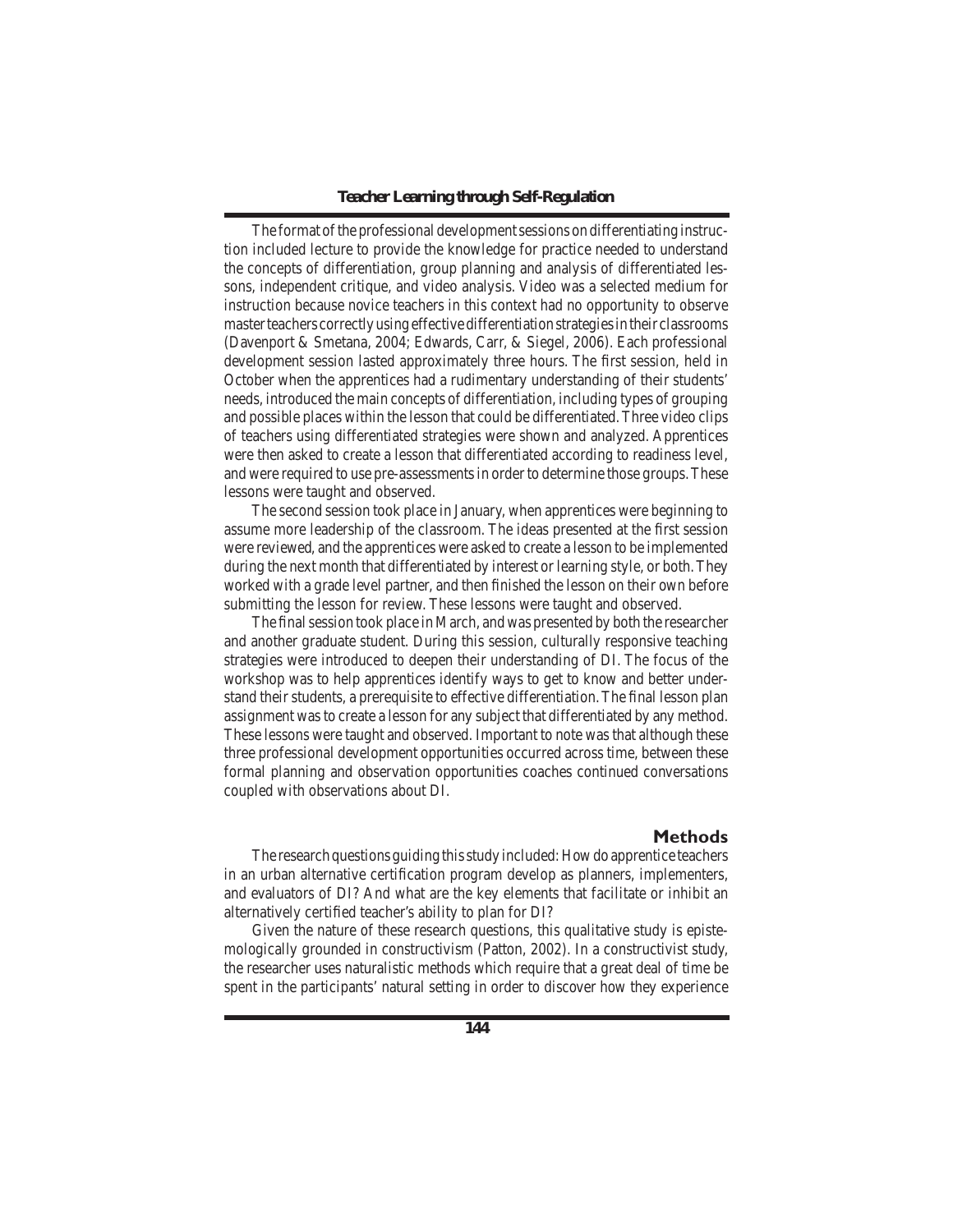their surroundings (Hatch, 2002). In the course of this study, we were able to witness the apprentice teachers' thoughts and actions as they talked us through their lessons in a string of pre- and post-observation conferences, which allowed us to capture instances where the apprentice teachers revealed how they conceptualized and enacted differentiated instructional planning. Case study methods (Hatch, 2002) such as participant observation, data reduction, analysis of documents, and interpretation of data (Crotty, 1998) were used. Lesson plans, reflections on practice, and observation notes were collected for each apprentice teacher, and analyzed in search of unifying conditions related to the development of lesson planning skills. Of the two researchers involved in this study, one was a former elementary teacher who had worked in an elementary setting for several years, but not in the same context where the apprentices were employed. Through the course of this study, this researcher became a participant observer by engaging as both the workshop instructor and observation coach. The second researcher served as the graduate advisor and apprenticeship program coordinator, supervising the study and the apprenticeship program.

#### *Participant Selection*

The three cases in this study were chosen from a larger pool of 15 apprentices based on purposeful sampling targeting maximum variation (Patton, 2002). The following section introduces each apprentice, Rose, Mary, and Jane (pseudonyms).

*Apprentice 1: Rose:* Rose came to the apprenticeship program from a position as a program manager for a child protection agency. In her placement, Rose spent most of her time teaching math and reading lessons. Throughout the year, Rose showed tremendous growth in her lesson planning and implementation, much of which can be attributed to working closely with her coach and mentor teacher, and taking their advice to heart. Not only did Rose incorporate their feedback into her lessons, but she was also self-reflective and put new knowledge from that self-reflection into practice. Rose had also developed some of the classroom management skills necessary to transition students during a lesson, allow children to work in small groups, and include children as participants in instruction. Additionally, Rose demonstrates the ability to identify and ask probing and clarifying questions that help her understand what her students are learning.

*Apprentice 2: Mary:* Mary spent the majority of her time during each day of her apprenticeship teaching reading. She is considered a more developed apprentice because, from the start, she had an understanding of basic teaching behaviors, including using a consistent classroom management system and creating a positive classroom atmosphere. As a result of these skills, Mary was able to focus on more sophisticated functions, such as openness to consider feedback in lesson planning and developing collegial relationships in order to improve her own practice. Mary has also developed some ofthe classroommanagementskills necessary to transition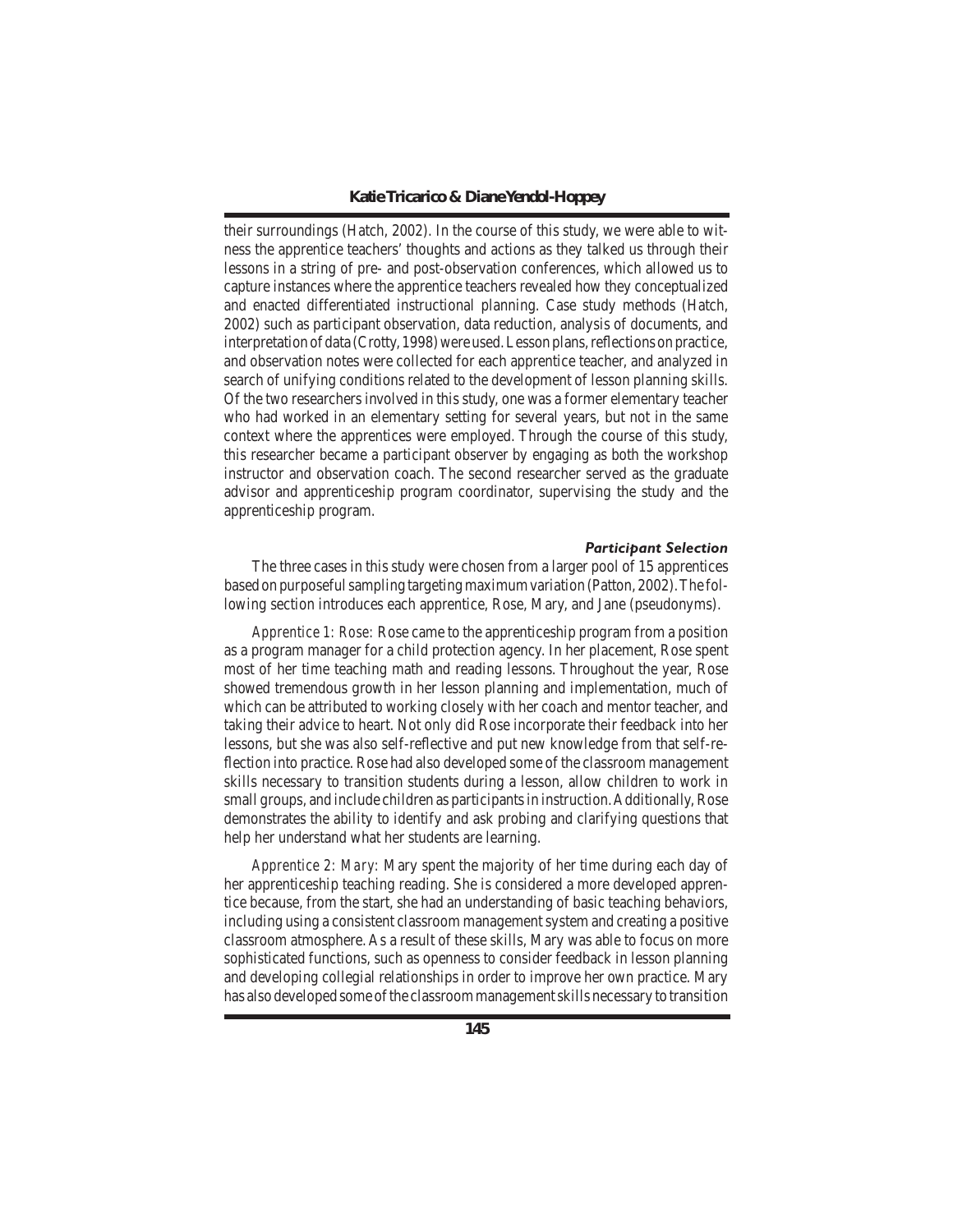students during a lesson, allow children to work in small groups, and differentiate instruction. Additionally, Mary demonstrates the ability to work with two groups of students engaged in different tasks.

*Apprentice 3: Jane: Jane regularly taught science, often connecting the science* curriculum to math and language arts standards. Most of her time as an apprentice was spent working on the rudimentary skills of teaching, including classroom management and navigating collegial relationships. Although Jane was capable of planning creative lessons, she had difficulty presenting and implementing them at the students'levels because she spentsomuch timeworking onmanagementrelated issues. Jane has not yet developed the classroom management skills necessary to keep her students focused and on task. Additionally, although she made an attempt to attend to student needs, her lack of awareness regarding her students' actions kept her from being a particularly effective teacher.

Although common patterns could be established between the cases, as described the three apprentices selected for the study varied in success as measured by early teaching evaluation feedback from the mentor co-teaching partner and university coach. By studying these three cases, the study sought to illuminate the complexity of instructional planning as experienced by these teachers.

#### *Analysis*

Analysis uncovered three assertions and a common set of conditions that emerged among the three apprentices (Patton, 2002). Throughout this analysis, both investigator and data triangulation occurred (Patton, 2002) to build study trustworthiness. With the involvement of multiple researchers, member checking with the school-based coach whoworked dailywith the apprentices, and the use of a variety of data sources, deeper insight into how apprentice teachers developed their ability to plan was permitted. The first step of analysis was to engage in data reduction by only identifying and coding data that shed light on the research questions.

 Analysis included attention to description, analysis, and interpretation as described by Wolcott (1994). The first step of analysis focused on constructing a narrative description of the nature of the apprentice's development of instructional planning over the course of the year. These narratives organized the apprentices' development over time and provided the researcher early analysis opportunities. This early analysis consisted of coding and analyzing the data at three different points during the year.

 However, simply describing three unique cases does not shed light on the key concepts that differentiated one's ability to plan. Thus, after completing the descriptions of each apprentice's development, this study included analysis that uncovered common conditions, which emerged among the three apprentices (Patton, 2002). Using open coding, a set of codes was developed specific to the type of data they came from. For example, lesson plans had codes such as, "activity aligned to stan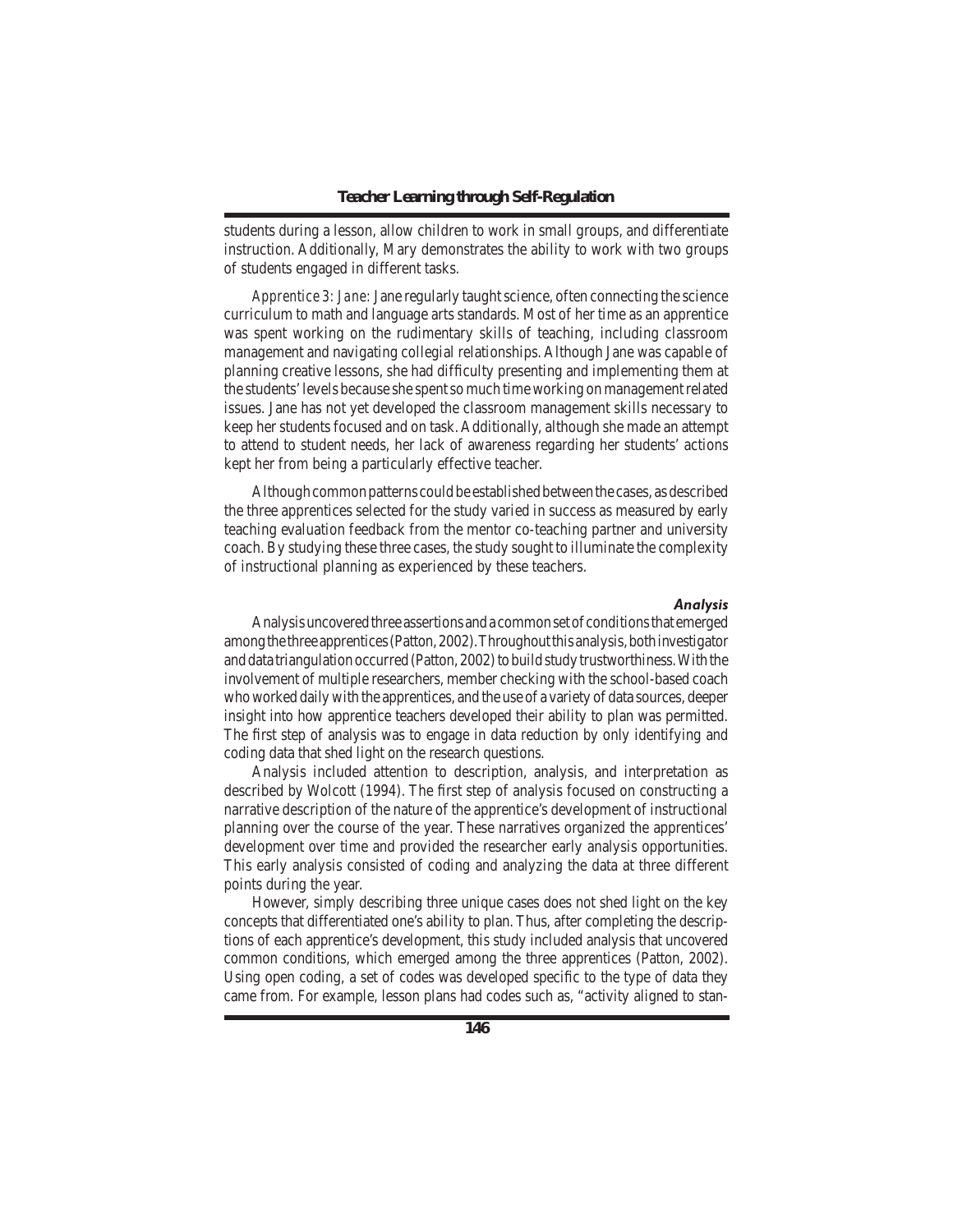dard," "used outside research to prepare," and **"**planning using feedback." Similarly, feedback codes included items such as, "request for more detail" and "suggestion."

 Five major conditions emerged as a part of the first assertion identified in this study, "Certain learning conditions facilitate or inhibit successful DI" (see Table 1). These conditions, whether present or absent, were central to the apprentices' ability to plan for instruction. They included: collegial relationships, classroom management, planning for a standard, planning for student need, and openness to considering feedback. In looking at each of these conditions within and across each case, we later determined a second assertion that the role that opportunities for applying new knowledge paired with frequent coaching played in their ability to implement differentiation. The third assertion culled noted that the degree to which the apprentice developed self-regulation within and across these areas highly influenced the ability to plan and implement DI. Finally, the stages representing each apprentice's growth within each condition emerged on a continuum moving from emerging, to developing, to accomplished. Emerging constituted the lowest degree of self-regulation and accomplished signified the highest degree of self-regulation. Apprentices who were most successful in their differentiation of instruction possessed the ability to self-regulate their learning.

## **Findings**

 The brief narrative descriptions of each apprentice illustrated the apprentice's general teaching ability. Mary and Rose show that they are more able to reflect and take immediate action in their classrooms, especially as seen in their ability to monitor student behavior, while Jane demonstrates uncertainty in knowing what she should do first.The following assertions help to explain the differences between howthe apprentices approached learning to differentiate instruction evenwhen they received the same degree of support.

### *Assertions*

Three assertions were culled from this study: (1) Certain learning conditions

## **Table 1 Five Conditions Needed for Self-Regulation in Planning for Differentiated Instruction**

## *Conditions*

Establishing collegial relationships Classroom management Planning for a standard Planning for student needs Openness to consider feedback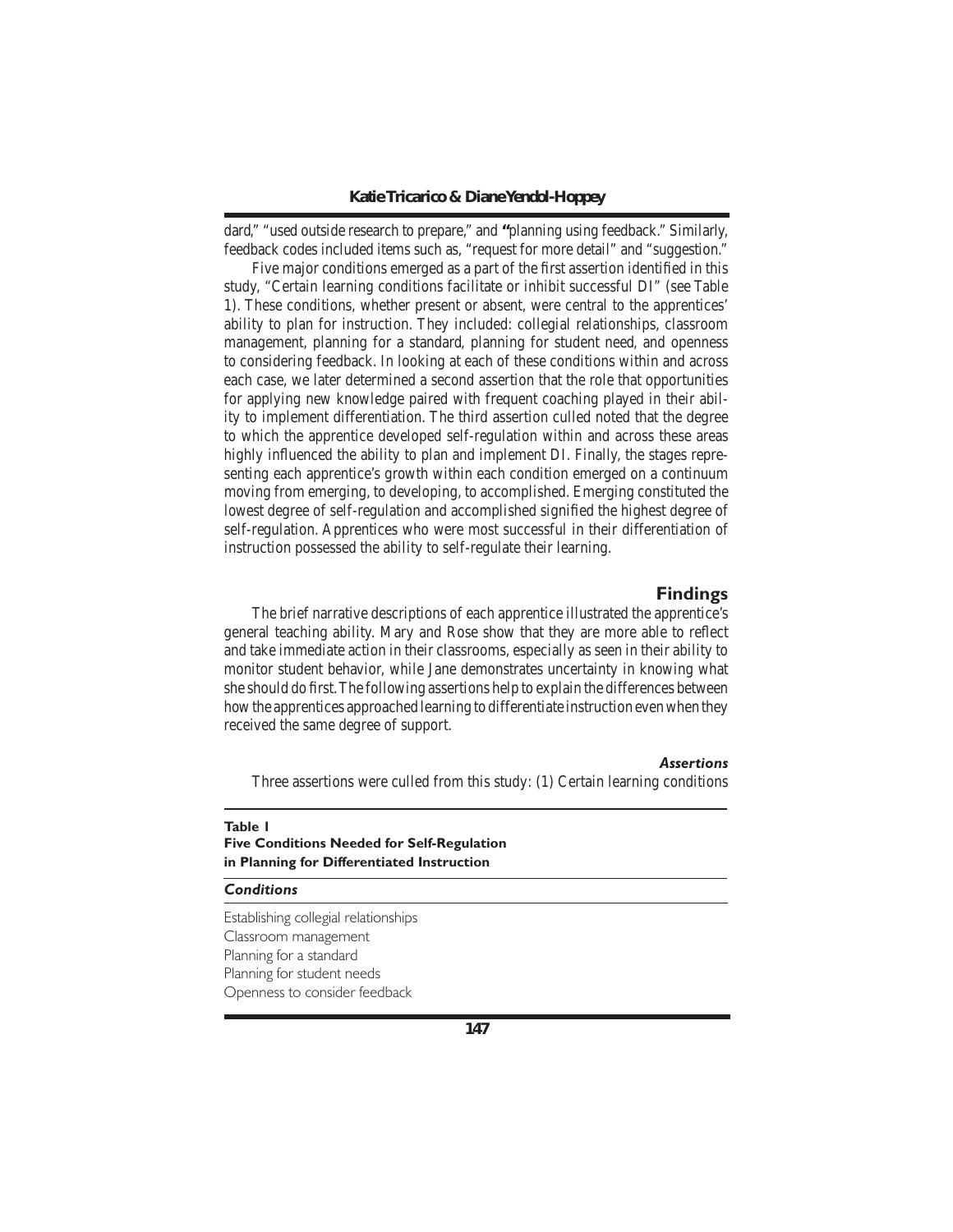facilitate or inhibit successful DI; (2) New knowledge + application + coaching = greaterself-regulation of teaching; and (3)Apprentices with strong self-regulatory capabilities demonstrate a stronger ability to plan and implement differentiated lessons. Together these assertions offer insight into how novice teachers develop their ability to plan and implement instruction as well as the key elements that facilitate or inhibit their ability to become accomplished planners and implementers of differentiated instruction.

*Assertion One: Certain learning conditions facilitate or inhibit successful differentiated instruction.* Prior to learning how to plan lessons to meet students' individual needs, we noticed that the apprentices needed to develop professional skills that created ripe conditions for successful differentiation. The types of knowledge needed became apparent as we analyzed lesson plans, reflections, portfolio entries, and various personal communications between the apprentices and their teachers. Five main conditions emerged that either facilitated or inhibited an apprentice's ability to plan for DI. These included the collegial relationships, effective classroom management, ability to plan for a standard, understanding of student need, and openness to feedback.

 Both Rose and Mary possessed positive collegial relationships by interacting with other adults at their school. These interactions included regularly co-teaching, collaborative planning, and informally seeking advice from others. In both cases, they each were able to negotiate tricky interpersonal relationships that allowed them to continue to collaborate even when differences emerged. For example, Rose and her mentor initially had some difficulties resulting from their conflicting ideas about noise level and the communication style they individually used with the children (coach, personal communication, September, 2006). However, by communicating with each other and their coach, Rose and her mentor came to understand each other's perspective and reached a consensusregardingwhich student behaviorstruly needed attention. Working through this tension strengthened their ability to work together and taught Rose how to integrate multiple perspectivesinto her reflections on her teaching.When the apprentices had strong collegial relationships(e.g., Rose and Mary), they had more opportunities to openly discuss their teaching and the challenges they faced in their planning. As a result, their learning about differentiated instruction was also strengthened.

 Additionally, a lack of consistent classroom management seriously inhibited growth in the area of DI. Here, classroom management refers to the apprentice's ability to manage student behavior, and includes creating a rapport with the students, using a consistent system, setting guidelines for movement around and outside of the classroom, and establishing or following existing classrules. Given the complexity of classroom organization when differentiation is in place, classroom management skills became an obvious and necessary pre-requisite to effective instruction. For example, Jane struggled with classroom management yet she declined to use the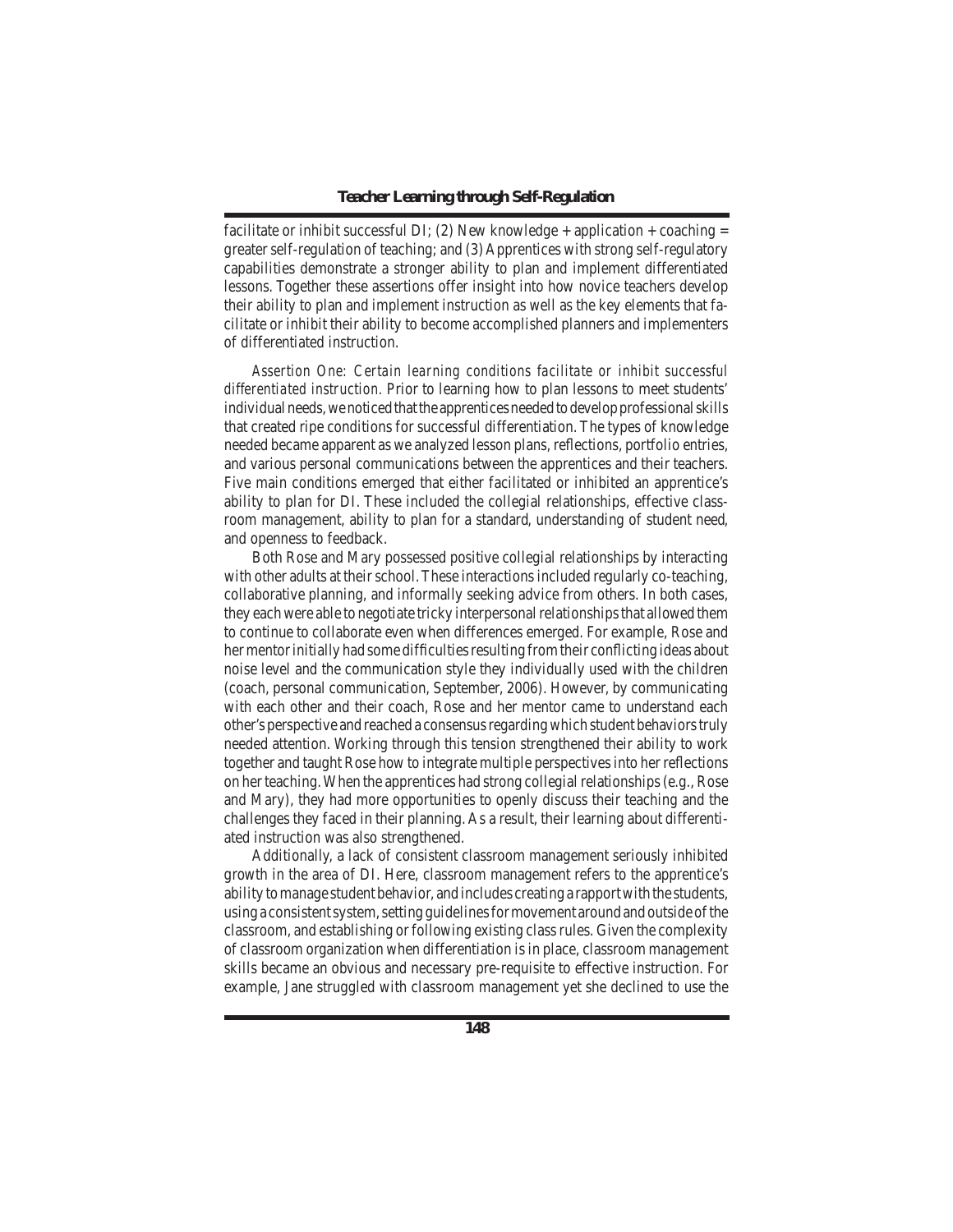school behavior program, CHAMPS (Sprick, 1998). CHAMPS was offered to these new apprentices as a tool for classroom management and many of the apprentices used CHAMPS successfully. Instead, Jane struggled until April before creating an elaborate token system in which students earned money to be spent at the end of the year. This plan was only moderately successful and Jane's mentor teacher had to assume responsibility again formanagement.When Jane could notmaintain discipline, she had little time and energy to dedicate to understanding individual student learning needs. Jane could not monitor the learning that was occurring or not occurring within the classroom because she was spending most of her time addressing student misbehavior. Thus, the apprentice's ability to manage a classroom greatly impacted their ability to monitor student learning and differentiate instruction.

 Being able to plan for a standard requires the pre-requisite knowledge of state learning goals as well as knowledge of how to teach those goals in ways that are suitable for a variety of individual learning needs within a single classroom. Since each apprentice was new to the field of education, the role of standards in lesson planning was unfamiliar. In order to properly incorporate state standards into a lesson plan, apprentices needed to connect their lesson objective, activity, and assessment to the selected standard.This was no easy task and the data from all three apprenticesindicated thatmuch email and dialoguewasspent discussing the critical links between standard and lesson development. Differentiating a lesson required careful attention to linking the lesson objective, identifying different activities that meet that objective, and carefully considering alternativesfor assessing the learning that has occurred.

 In addition to learning to plan for the state standard, all three apprentices needed to learn how to plan based on their students' needs. This is not a process that came naturally for any of the three apprentices as each of the apprentices initially focused primarily on the standard and content that needed to be taught. Planning for differentiation required creating a lesson plan geared toward student need, including interest, readiness, or learning style, and may also include using group, paired, or individual assignments. For example, Mary's first observed DI lesson plan, implemented in November, was thorough and appropriate for her audience. Her objective, "Students will identify author's purpose," was measurable and clear. The objective directly related to her selected standards, the first being to identify author's purpose, and the second being to read and organize information for different purposes. She divided her students into two groups for this activity, and in both cases, they were given activities in which they determined the author's purpose of at least one piece of writing. Because Mary gave her students a pre-assessment prior to dividing them into groups, she was sure that the work they were doing paralleled their ability level in relation to the selected standards. As Mary discussed, "Knowing my students is central to my ability to differentiate instruction. I was able to determine students'readiness levels based on prior student work, and grouping then became flexible based on student learning need."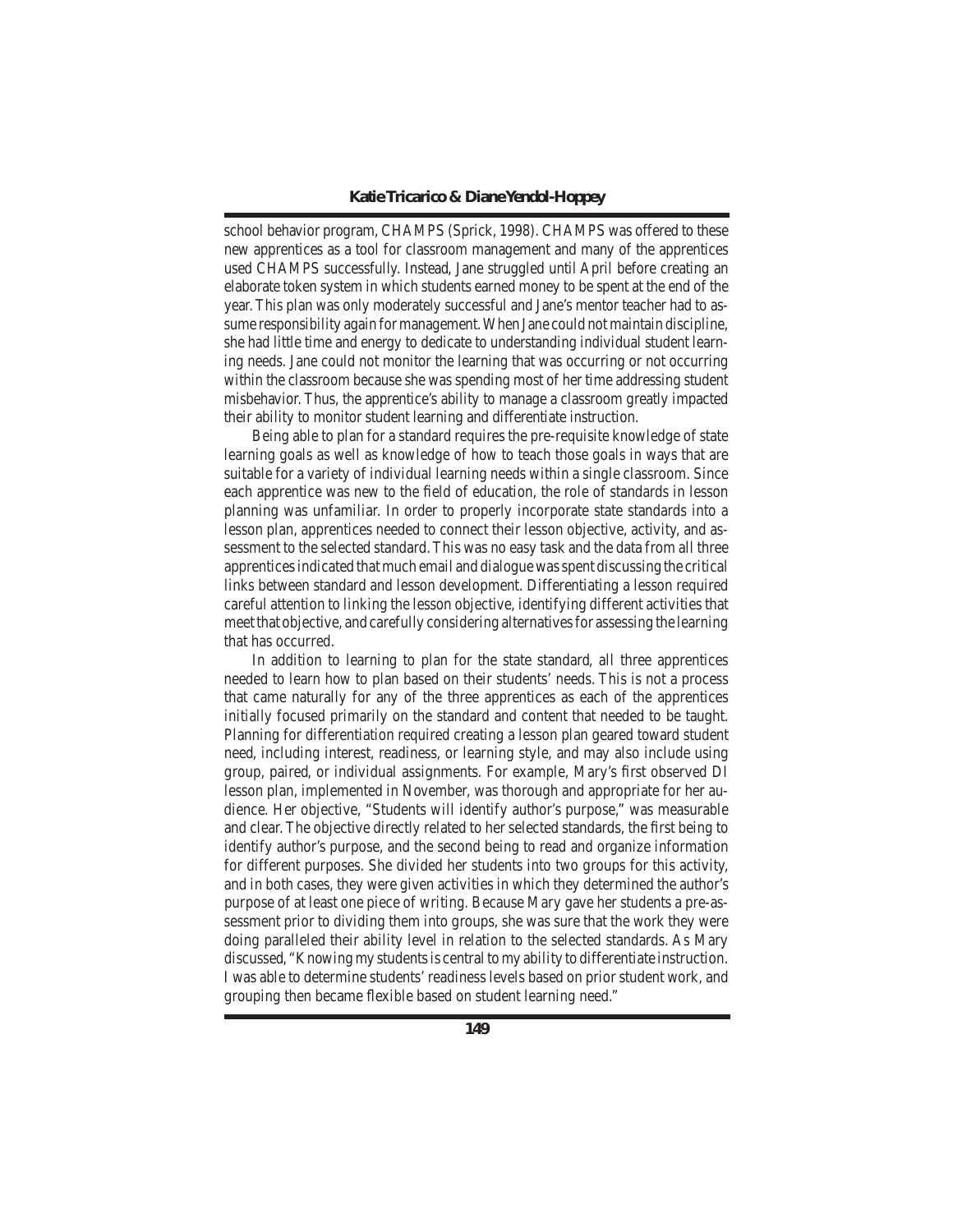## *Teacher Learning through Self-Regulation*

The final condition within this assertion is the importance of openness to feedback. Feedback requires taking ideas into consideration. Throughout the year, apprentices were given regular feedback regarding their lessons from their mentor teachers, coaches, and other observers. Apprentices varied in their ability and willingness to consider this feedback in future lessons or experiences. Although the researchers can't claim that the feedback inherent in the coaching and mentoring process caused the growth in Rose and Mary's ability to differentiate instruction, this study does indicate that these two apprentices' ability to plan for DI wasstronger than Jane who did not embrace coaching and mentoring. Field notes also indicated that Mary and Rose worked regularly with coaches and mentors, discussing challenges they faced as they differentiated to improve instruction. Mary and Rose stated that collaboration with other educators benefited their ability to differentiate instruction.

The study also documented that when collegial relationships and feedback were not highly valued by the apprentice, less development in the apprentice's ability to differentiate instruction occurred. For example, early in the year, Jane was given feedback regarding her first differentiated lesson, which included questions about student experiences and materials. None of the feedback suggested that her lesson needed to be redone. Instead, the feedback offered suggestions for preparing and organizing student materials that would help with classroom management. Rather than address the feedback when revising her lesson, Jane chose to completely revamp the lesson before the observation, not giving the observer time to review the changes. Her new lesson did not include any part of the original plan, nor did it appropriately differentiate. Jane continued to show resistance to incorporating feedback from others into her lesson throughout the year.

 Also important to note was that these five conditions for facilitating DI were interdependent in facilitating the apprentices' growth. For example, by mastering certain skills early in the year, such as classroom management and developing collegial relationships, Rose and Mary were then able to focus on understanding the unique differences between their students, planning appropriate lessons, and learning from their own reflection and from reflection with others. Equally apparent was that when classroom management was not developed or feedback was not embraced, as in Jane's case, learning about and implementing DI suffered. Figures 1, 2, and 3 illustrate the growth of each of the apprentices in each of the conditions acrossthe school year.Asindicated, Rose and Mary make more progressthan Jane. Assertion Two provides insight into why Jane did not make the same degree of progress in her ability to differentiate instruction.

*Assertion Two: New knowledge + application + coaching = greater self-regulation of teaching.* In order to successfully differentiate instruction, apprentices needed to develop new knowledge, have the opportunity to apply that knowledge and receive feedback. The new knowledge was provided through professional development dedicated to understanding the principles of differentiated instruction.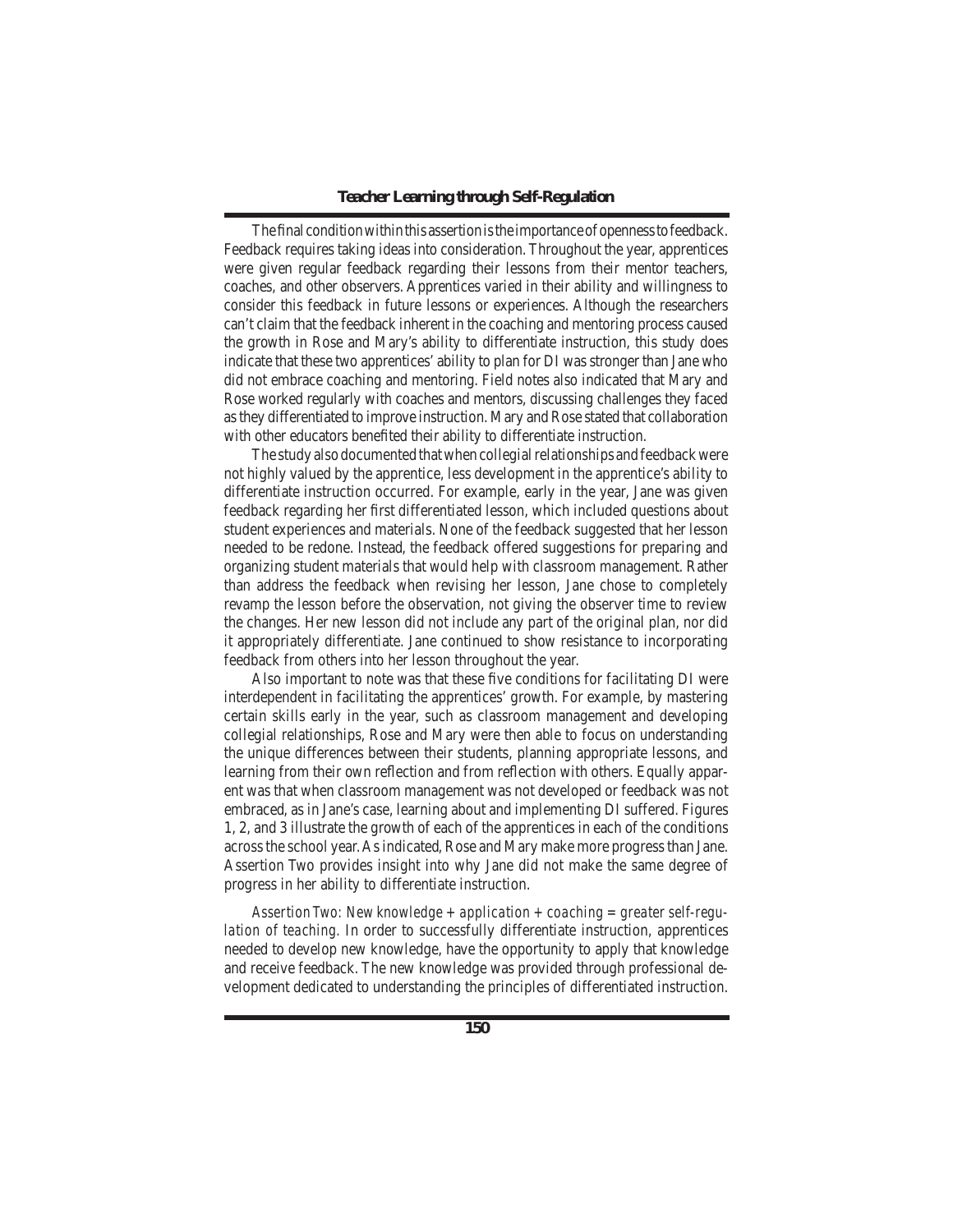In this study, we identified several components that scaffolded the apprentice's development of differentiation. First, new knowledge about differentiation was presented through reviewing clear examples of differentiated lesson plans. This modeling provided the apprentices with goal clarity (Brimijoin & Alouf, 2003, Davenport & Smetana, 2004). For example, during the second workshop, we explored one apprentice's differentiated lesson, going over each part of the lesson in depth to identify instances where the lesson showed differentiation, as well as places where the lesson seemed incomplete or unclear. This lesson deconstruction helped the apprentices understand the importance of clarity and description in their plans, as well as the benefit of learning from peer review and collaborative discussion. In addition to modeling and deconstructing apprentice lesson plans, video was a highly effective way to observe differentiation by an experienced teacher. Videos provided the apprentices with new knowledge about what differentiation looked like in a classroom. This knowledge of what differentiation looked like was essential to their learning as there were not opportunities to observe master teachers within

#### **Figure 1**

| E=Emerging behavior                                                      | D= Developing behavior | A= Accomplished behavior |  |  |  |
|--------------------------------------------------------------------------|------------------------|--------------------------|--|--|--|
| in 1979.<br>Start of school year (September)<br>End of school year (May) |                        |                          |  |  |  |
| Collegial relationships:                                                 | E                      | D<br>A                   |  |  |  |
| Classroom management:                                                    | E                      | D<br>A                   |  |  |  |
| Planning for standard:                                                   | E                      | D<br>A                   |  |  |  |
| Planning for student needs:                                              | E                      | D<br>A                   |  |  |  |
| Openness to Consider feedback in lesson<br>planning:                     | E                      | D<br>A                   |  |  |  |

**Rose's Developmental Themes Continuum**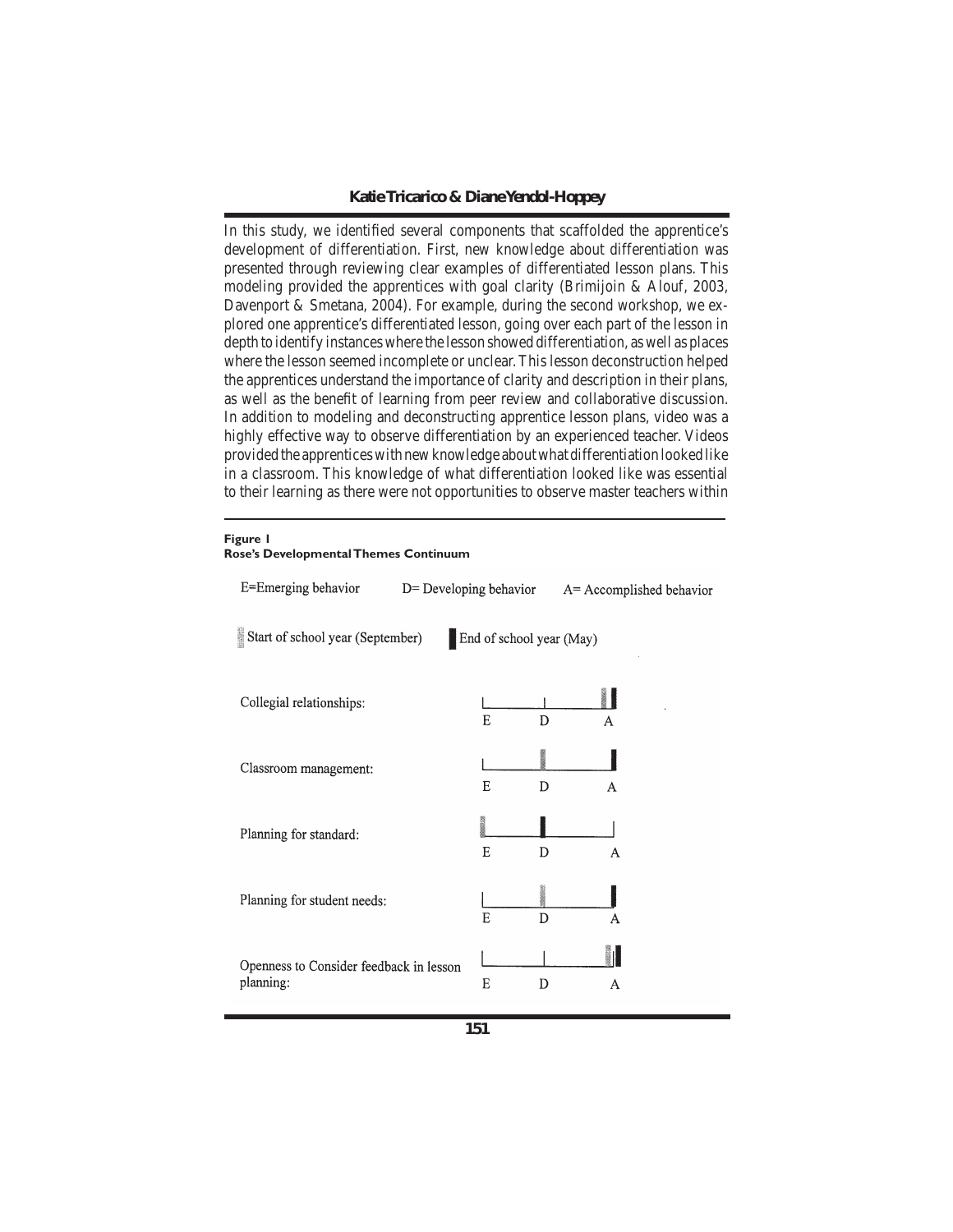these schools who effectively differentiated instruction. The videos demonstrated how master teachers move through the planning process, implement the lesson, and engage in lesson reflection.The video models helped the apprentices see when master teachers find differentiation critical and understand that teachers do not differentiate every lesson.

 Once the workshops were over, coaching continued providing feedback on lesson plans and lesson implementation. The daily field experience, paired with feedback from an on-site coach, allowed the concept of differentiation presented in the coursework to be tested in practice. The following except from our field notes demonstrate how feedback benefited Rose's growth as an instructional planner:

Rose's general attitude regarding feedback was that she wanted as much feedback as possible from anyone who would give it to her because she wanted to be a good teacher. She and her coach spent many hours reviewing and adding detail to her lesson plans, since thinking about the small details needed to get through a lesson wasoneofRose'sself-identifiedweaknesses.Roseworkedhardtoimproveherplan writing and uses feedback to improve her teaching practice. Rose's motivation to learn from others is a key element of her learning to differentiate instruction. Over

## **Figure 2**

| E=Emerging behavior                                  | $D$ Developing behavior |   |                          | $A=$ Accomplished behavior |  |  |
|------------------------------------------------------|-------------------------|---|--------------------------|----------------------------|--|--|
| Start of school year (September)                     |                         |   | End of school year (May) |                            |  |  |
| Collegial relationships:                             |                         | E | D                        | A                          |  |  |
| Classroom management:                                |                         | Ē | 第四枚数                     |                            |  |  |
| Planning for standard:                               |                         | E | 神話法<br>D                 | A                          |  |  |
| Planning for student needs:                          |                         | E | D                        | A                          |  |  |
| Openness to consider feedback in lesson<br>planning: |                         | E | D                        | A                          |  |  |

## **Mary's Developmental Themes Continuum**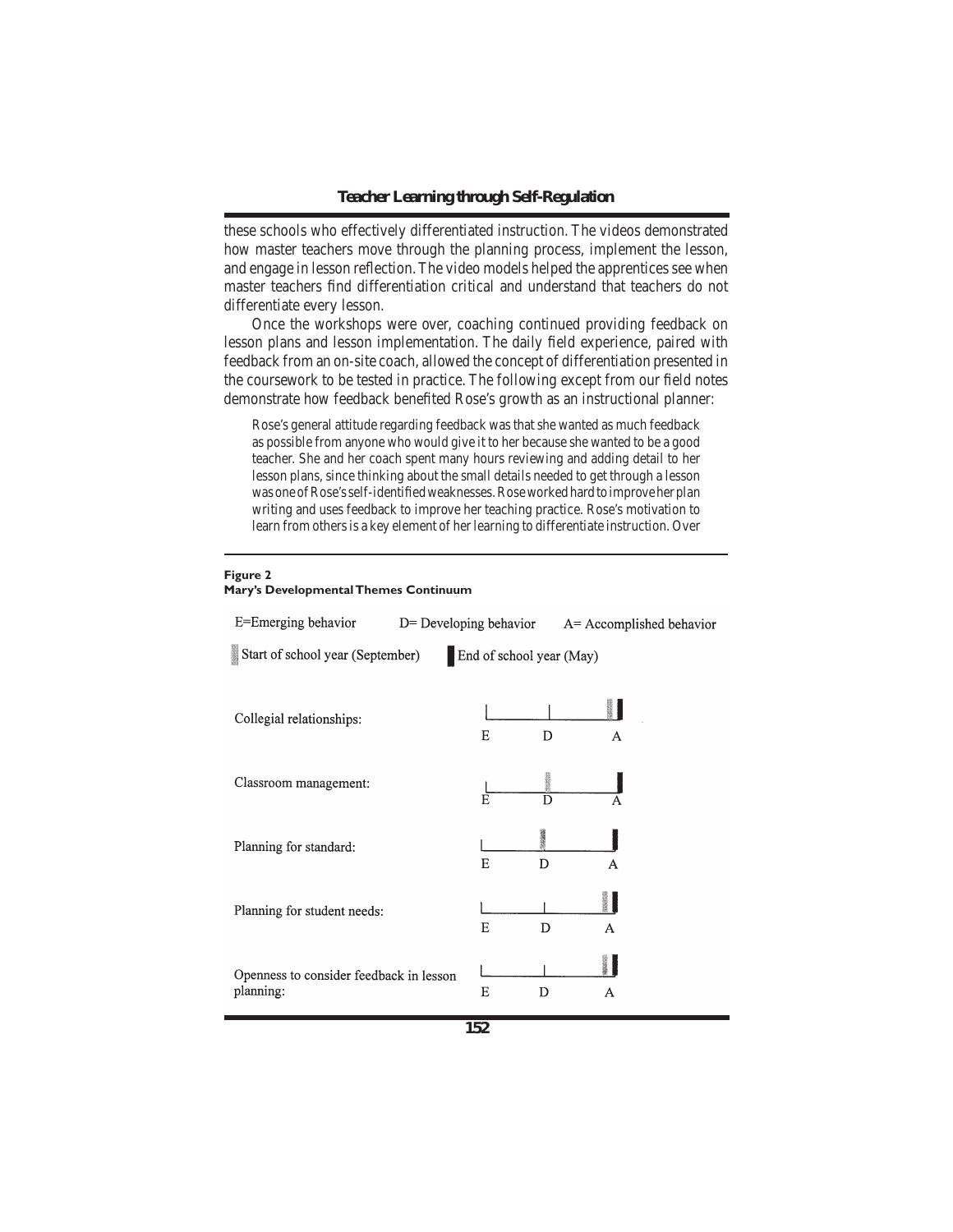time, Rose internalized the feedback given to her, and thus wrote stronger plans. Due to her evidenced improvement as a result of how Rose embraced feedback, her accomplished status in this area is clear.

These conversations allowed the coach to understand the specific needs of each apprentice, thus giving them the opportunity to differentiate their support for each apprentice. Differentiated coaching is in alignment with Brimijoin & Alouf (2003), who argue that professional developmentshould be differentiated just as classroom instruction is differentiated. This system gave the apprentices the opportunity to plan, implement, and reflect upon their work.The cycle encouraged self-regulation as apprentices determined how to integrate feedback and resolve dilemmas related to planning differentiated lessons.

*Assertion Three: Apprentices with strong self-regulatory capabilities have more success planning and implementing differentiated lessons.* Asindicated in assertion one, five conditions facilitated growth in the apprentices' ability to differentiate instruction and assertion two identified the role of feedback in strengthening the apprentices' planning ability. Assertion three suggests that the apprentices who grew most quickly in their ability to differentiate instruction seemed to naturally embrace self-regulation as a part of their professional orientation.

#### **Figure 3 Jane's Developmental Themes Continuum**

## E=Emerging behavior D= Developing behavior A= Accomplished behavior Start of school year (September) End of school year (May)  $\blacksquare$ Collegial relationships:  $\overline{\mathsf{n}}$  $\mathbf{E}$ Classroom management:  $\overline{E}$  $\overline{D}$ H Planning for standard:  $\mathbf{E}$ D Planning for student needs:  $\overline{E}$  $\overline{D}$ Openness to consider feedback in planning:  $E$ D  $\overline{A}$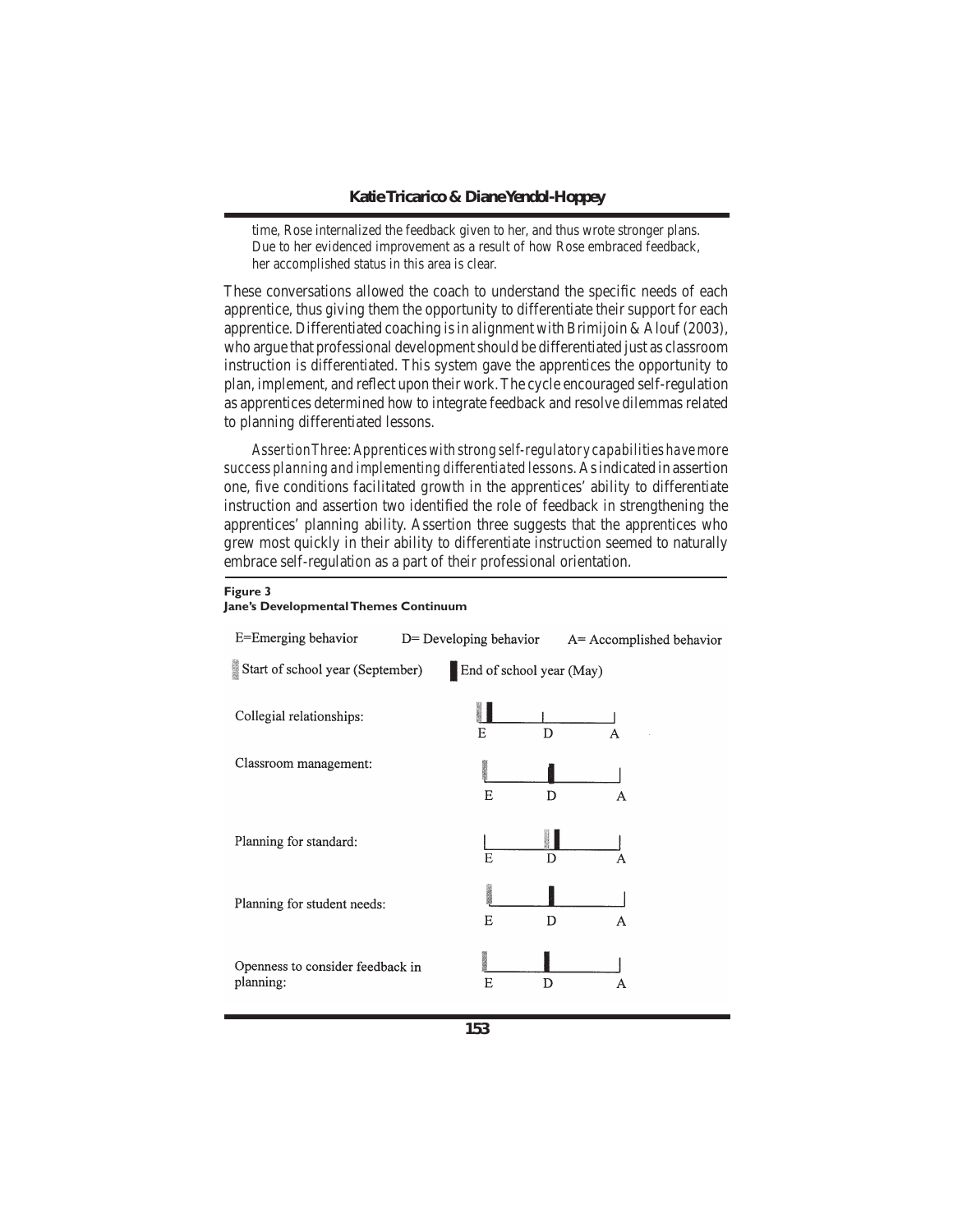In reviewing the data, something about Mary distinguished her ability to plan for DI from Rose and Jane, and something similar between Mary and Rose separated them from Jane. Pintrich's (2000) model of self-regulation served as a basis for understanding these differences. Table 2 builds on Pintrich's work and illustrates the self-regulation skills of all three apprentices to illustrate the self-regulatory activities of each apprentice. As illustrated in Table 2, Rose and Mary are most adept at self-regulating their teaching. Rose uses forethought and planning in all categories of Pintrich's self-regulation model (2000). Both Rose and Mary show an ability to monitor situations and take action as they deemed necessary. They also show a greater ability to self-regulate their thinking, behavior, and context.

Jane, on the other hand, shows a lesser degree of self-regulatory ability. Although she made progress in planning for, monitoring, and controlling her context during the year, she did not take the next step to reflect on her actions. Additionally, she was not able to self-regulate within any other aspect of her teaching. As individual learners, Rose, Mary, and Jane show different degrees of self-regulation in their work. By placing examples of their work together on the same chart, the difference in their orientation toward self-regulatory behavior became clear. Additionally, being able to self-regulate in one area does not guarantee self-regulatory ability in another area, which accounts for the varied developmental stages that can be found across the conditions in Figures 1 through 3.

## **Discussion**

Self-regulation, in part, concerns a teacher's conscious goal-setting and proactive stance towards making a change in the classroom. We consider Pintrich's framework (2000) to be a beginning organizer for the idea of self-regulation, but because as a process, it can be likened to a cycle rather than a linear design. Similar to the inquiry process (Dana & Yendol-Silva, 2003), self-regulation begins with a question: What is my goal? What is wrong with this classroom picture? From here, a self-regulating teacher will make a cognitive effort to monitor the conditions in question, consciouslythinkaboutthe situation, andthenworktocontrolitbymaking an attempt to reach the set goal or change the context in question. Next, the teacher evaluates the situation, comparing the results with the goals set. The teacher also reacts to the results, reflecting on the consequences and deciding what to do next. Again, this model parallels the inquiry process, where, in the final stages before repeating the cycle, the teacher analyzes collected data and moves forward from that point. Self-regulation is a constant process of action and reaction, where the teacher is learning and making decisions based on experiences and reflection.

The important role of self-regulation in apprentice development is an overarching conclusion in this study because the development of each of the other conditions (collegial relationships, classroom management, planning for a standard and student need, accepting feedback) was greatly influenced by the apprentice's ability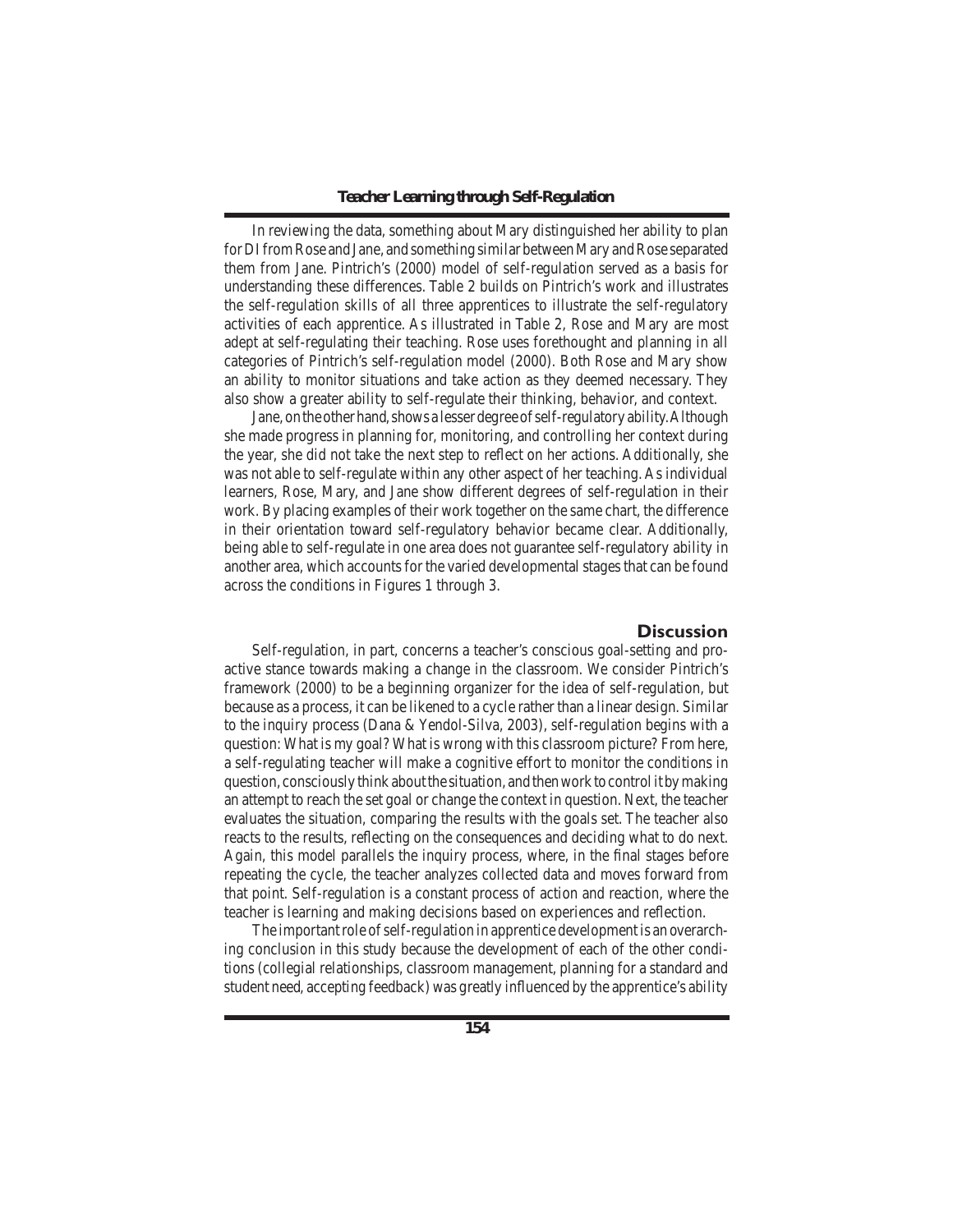## **Table 2**

## **Combined Growth and Development in Self-Regulation Skills among Rose, Mary, & Jane:**

**Phases & Areas of Self-Regulation**<br>From Pintrich, P.R. (2000). The role of goal orientation in self-regulated learning. In M. Boekaerts, P. Pintrich, & M. Zeidner (Eds.),<br>Handbook of self regulation (pp. 452-502). New Yor

|                                            |                                                                                                                                                                                                                                                                                                                                                    | $R = Rose$ ; $M = Mary$ ; $I = Jane$                                                                        |                                                                                                                                                                                                                                                                                                   |                                                                                                                                                                                                                                                                                                                                                                                             |  |
|--------------------------------------------|----------------------------------------------------------------------------------------------------------------------------------------------------------------------------------------------------------------------------------------------------------------------------------------------------------------------------------------------------|-------------------------------------------------------------------------------------------------------------|---------------------------------------------------------------------------------------------------------------------------------------------------------------------------------------------------------------------------------------------------------------------------------------------------|---------------------------------------------------------------------------------------------------------------------------------------------------------------------------------------------------------------------------------------------------------------------------------------------------------------------------------------------------------------------------------------------|--|
| Four Phases                                | Cognition                                                                                                                                                                                                                                                                                                                                          | Motivation/ Affect                                                                                          | Behavior                                                                                                                                                                                                                                                                                          | Context                                                                                                                                                                                                                                                                                                                                                                                     |  |
| I. Forethought,<br>Planning,<br>Activation | · R: goal: positive<br>work environment<br>• R: goal: collaborate<br>with peers<br>• R: goal: all students<br>will learn<br>· M: Goal I: How to use<br>2 adults in the room?<br>• M: Goal 2: teach<br>students so they know<br>author's purpose<br>•  : Goal: Students<br>will learn<br>•  : Goal: create plans<br>that address students'<br>needs | · R: determining her<br>weaknesses in<br>lesson planning                                                    | · R: collaboration<br>with peers<br>· R: rubric<br>review<br>• R: lesson<br>plan difficulty                                                                                                                                                                                                       | · R: classroom<br>noise level<br>was stressful<br>• R: negative<br>work environment<br>• M: Students<br>not listening<br>•  : Children's<br>needs were<br>not being met<br>· R: classroom<br>noise level was<br>discussed with<br>• R: conditions<br>are not what<br>would be<br>preferred<br>• M: CHAMPS<br>training<br>•  : Environment<br>was not<br>conducive<br>to student<br>learning |  |
| 2. Monitoring                              | · R: This classroom<br>is a negative work<br>environment<br>· R: collaboration<br>with peers<br>· R: differentiating<br>instruction is<br>important to reach<br>all students<br>• M: There are 2<br>adults in the room                                                                                                                             | • R: realizing her<br>lesson plan was<br>not complete in<br>time for her<br>meeting with<br>coach           | · R: collaboration<br>with peers is<br>worth the time<br>· R: rubric review<br>took too much time<br>• R: awareness that<br>help with planning<br>is needed<br>· M: Awareness of<br>the need to learn how<br>to manage classroom<br>• M: Awareness of<br>the need to learn how<br>to plan lessons |                                                                                                                                                                                                                                                                                                                                                                                             |  |
| 3. Control                                 | • R: Need to address<br>negative work environment<br>· R: collaboration with<br>peers allows more<br>ideas to be shared<br>• R: differentiating<br>instruction done<br>during certain lessons<br>• M: Need to utilize<br>both adults through<br>use of co-teaching.<br>• M: Borrow others'<br>lesson ideas                                         | • R: deciding to<br>redo lesson after<br>coming to help<br>session with coach<br>without a<br>finished plan | · R: collaboration<br>with peers about math<br>· R: rubric review<br>would be done a<br>different day next time<br>• R: request of help<br>from coach<br>· M: Didn't see enough<br>examples of lesson<br>planning, so asked<br>to meet with mentor<br>• M: Took CHAMPS<br>training                | · R: classroom<br>noise level was<br>adjusted in some<br>situations<br>• R: considered<br>own feelings<br>on this matter<br>· M: More consistent<br>use of classroom<br>management<br>•  : Email sent to<br>principal requesting<br>meeting                                                                                                                                                 |  |
| 4. Reaction<br>& Reflection                | • R: A negative work<br>environment can be<br>adjusted with a positive<br>attitude<br>• R: collaboration with<br>peers is beneficial<br>• R: differentiating<br>instruction allowed<br>students to be successful<br>learners<br>· M: Upon reflection,<br>students improved ability<br>to identify author's purpose                                 |                                                                                                             | · R: collaboration with<br>peers helps with<br>writing strong plans<br>· R: rubric review is<br>important, but not<br>at that time<br>· R: lesson plans<br>improved<br>· M: Student<br>behavior improved                                                                                          | · R: classroom noise<br>level is improved<br>and tolerable<br>· R: reflection upon<br>own attitude and how<br>this will be addressed<br>• M: Students<br>better behaved                                                                                                                                                                                                                     |  |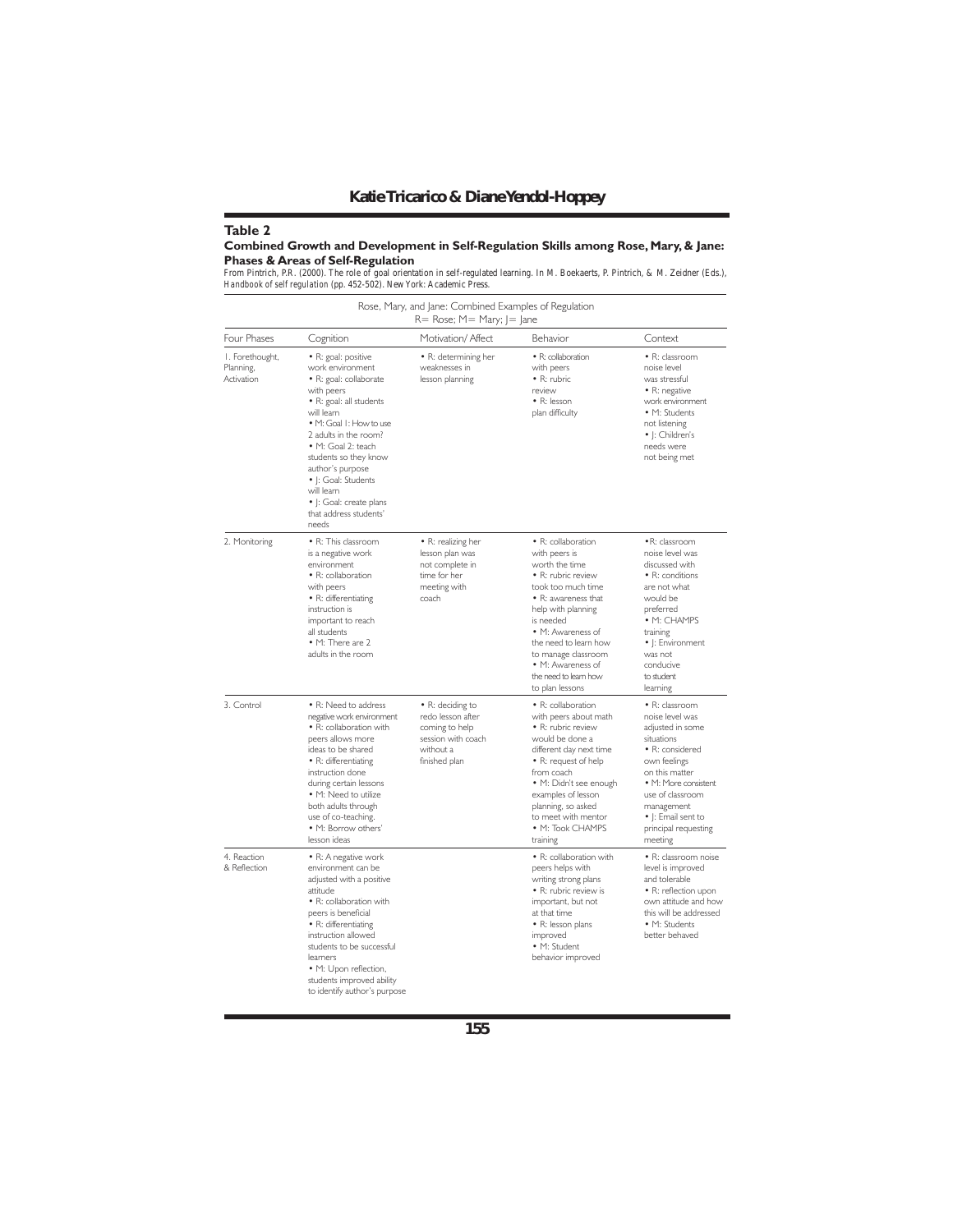to self-regulate. Apprentices with strong self-regulatory capabilities demonstrated a stronger ability to plan and implement DI. This stronger ability is possibly due to the fact that teachers who engage in self-regulatory behaviors are more likely to know what is going on with students, lessons, and the general goings-on in the room because they consciously think about these things throughout the day. When something happens, they are aware, and make a decision to act, or not act, as they see fit (Manning & Payne, 1993). Although the five major conditions identified in this work are pivotal pieces of the learning novices will experience, they should not to be considered the only things that new teachers need to master.

 Knowing that novice teachers develop in several specific areas while on their way to becoming self-regulated teachers will help teacher educators focus their instruction and support in these areas. When novices become aware of these developmental milestones, teaching will become less of a mystery; they will be aware of what they need to accomplish before they can focus on the more teaching-specific areas, like planning for a standard or planning for student needs. Self-regulation is an important part of the teacher's role since teachers make hundreds of decisions that affect their students during the school day. By making those decisions based on experiences and reflection, the teacher will have better control over her teaching, and therefore, what her students are learning. The findings from this study raise three important questions for future research. First, how do we facilitate the development of self-regulatory behaviors? Second, what happens when we make the components of self-regulatory behavior transparent to teachers? And third, how can we use our understanding of self-regulation to improve teacher selection to alternative preparation programs?

## **References**

- Berry, B. (2001). No shortcuts to preparing good teachers. *Educational Leadership, 58*(8), 32-36.
- Brimijoin, K., & Alouf, J. (2003). New dimensions for building expertise in mentoring and differentiation. Paper presented at the Annual Meeting of the American Association of Colleges for Teacher Education.
- Carey, K. (2004).The opportunity gap: No matter how you look at it, low-income and minority students get fewer good teachers. *Thinking K-16,* Winter, 36-37.
- Cochran-Smith, M., & Lytle, S. L. (1999). Relationships of knowledge and practice: Teacher learning communities. *Review of research in education, 24*, 249-305.
- Crotty, M. (1998). Introduction: The research process. In *Foundations of social research*. London, UK: Sage.
- Curran, B., & Goldrick, L. (2002). *Mentoring and supporting new teachers. Issues brief.* Washington, DC: National Governors' Association, Center for Best Practices. ERIC Document Reproduction Service No. 467 748.
- Dana,N.F.,&Yendol-Silva,D.(2003).*The reflective educator's guide to classroom research: Learning to teach and teaching to learn through practitioner inquiry*. Thousand Oaks, CA: Corwin.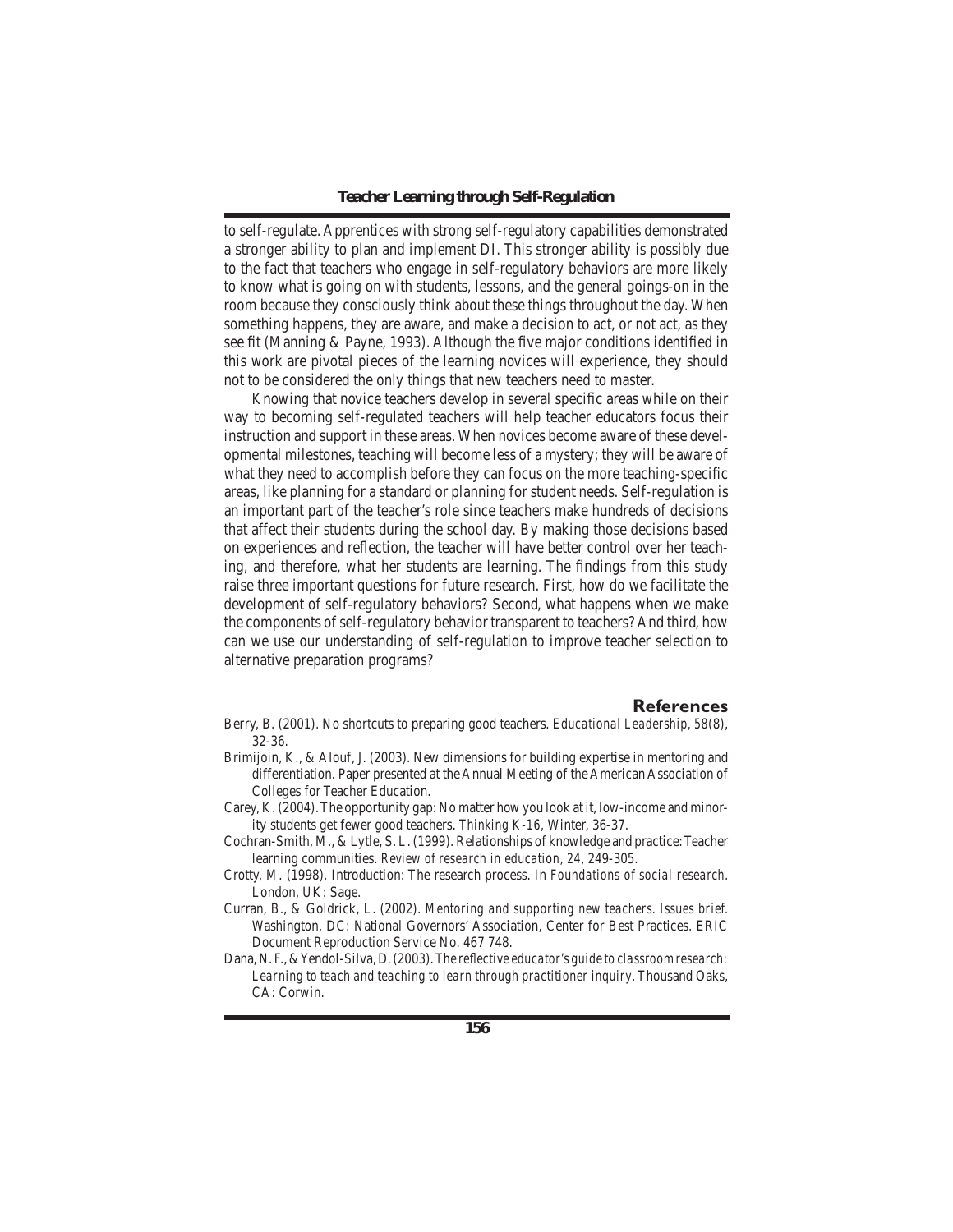- Davenport, J., & Smetana, L. (2004). Helping new teachers achieve excellence. *The Delta Kappa Gamma Bulletin*, Winter.
- Edwards, C. J., Carr, S., & Siegel, W. (2006). Influences of experiences and training on effective teaching practices to meet the needs of diverse learners in schools. *Education, 126*(3), 12.
- Haberman, M. (1991). The pedagogy of poverty versus good teaching. *Phi Delta Kappan, 73*, 290-294.
- Hatch, J. A. (2002). Deciding to do a qualitative study. In *Doing qualitative research in education settings*. New York: State University of New York Press.
- Haycock, K. (2000). No more settling for less. *Thinking K-16, 4*(1), 3-12.
- John, P. D. (1991). A qualitative study of British student teachers'lesson planning. *Journal of Education for Teaching, 17*(3), 20.
- Lawrence-Brown, D. (2004). Differentiated instruction: Inclusive strategies for standardsbased learning that benefit the whole class. *American Secondary Education, 32*(3).
- Manning, B. H., & Payne, B. D. (1993). A Vygotskian-based theory of teacher cognition: Toward the acquisition of mental reflection and self-regulation. *Teaching & Teacher Education, 9*(4), 361-371.
- McTigue, J., & Brown, J. L. (2005). Differentiated instruction and educational standards: Is detente possible? *Theory into Practice, 44*(3).
- Nolan, J., & Hoover, L. (2005). Teacher supervision and evaluation. Hoboken, NJ: John Wiley & Sons.
- Ornstein, A. C. (1997). How teachers plan lessons. *High School Journal, 80*(4).
- Paris, S. G., & Paris, A. (2001). Classroom applications of research on self-regulated learning. *Educational Psychologist, 36*(2), 89-101.
- Patton, M. Q. (2002). *Qualitative research and evaluation methods* (3rd ed.). Thousand Oaks, CA: Sage.
- Pintrich, P. R. (2000). The role of goal orientation in self-regulated learning. In M. Boekaerts, P. Pintrich, & M. Zeidner (Eds.), *Handbook of self regulation* (pp. 452-502). NewYork: Academic Press.
- Randi, J. (2004). Teachers as self-regulated learners. *Teachers College Record, 106*(9), 1825-1853.
- Sprick, R. (1999). *Champs: A proactive and positive approach to classroom management*. Eugene, OR: Pacific Northwest Publishing.
- Tomlinson, C. A. (2001). *How to differentiate instruction in mixed-ability classrooms*. Alexandria, VA: Association for Supervision and Curriculum Development.
- Tomlinson, C. A., Callahan, C. M., Moon, T. R., Tomchin, E. M., Landrum, M., Imbeau, M., et al. (1995). *Preservice teacher preparation in meeting the needs of gifted and other academically diverse learners*. Charlottesville, VA: National Research Center on the Gifted and Talented.
- United States Department of Education Institute of Education Sciences. (2007). Table 32: Ac*tual and alternative projected numbers for elementary and secondary teachers and elementary and secondary new teacher hires, by control of school: Fall 1992 through fall 2017.* Retrieved from http://nces.ed.gov/programs/projections/projections2017/ tables/table\_32.asp?referrer=list
- VanTassel-Baska,J., & Stambaugh,T.(2005).Challenges and possibilitiesforserving gifted learners in the regular classroom. *Theory into Practice, 44*(3).